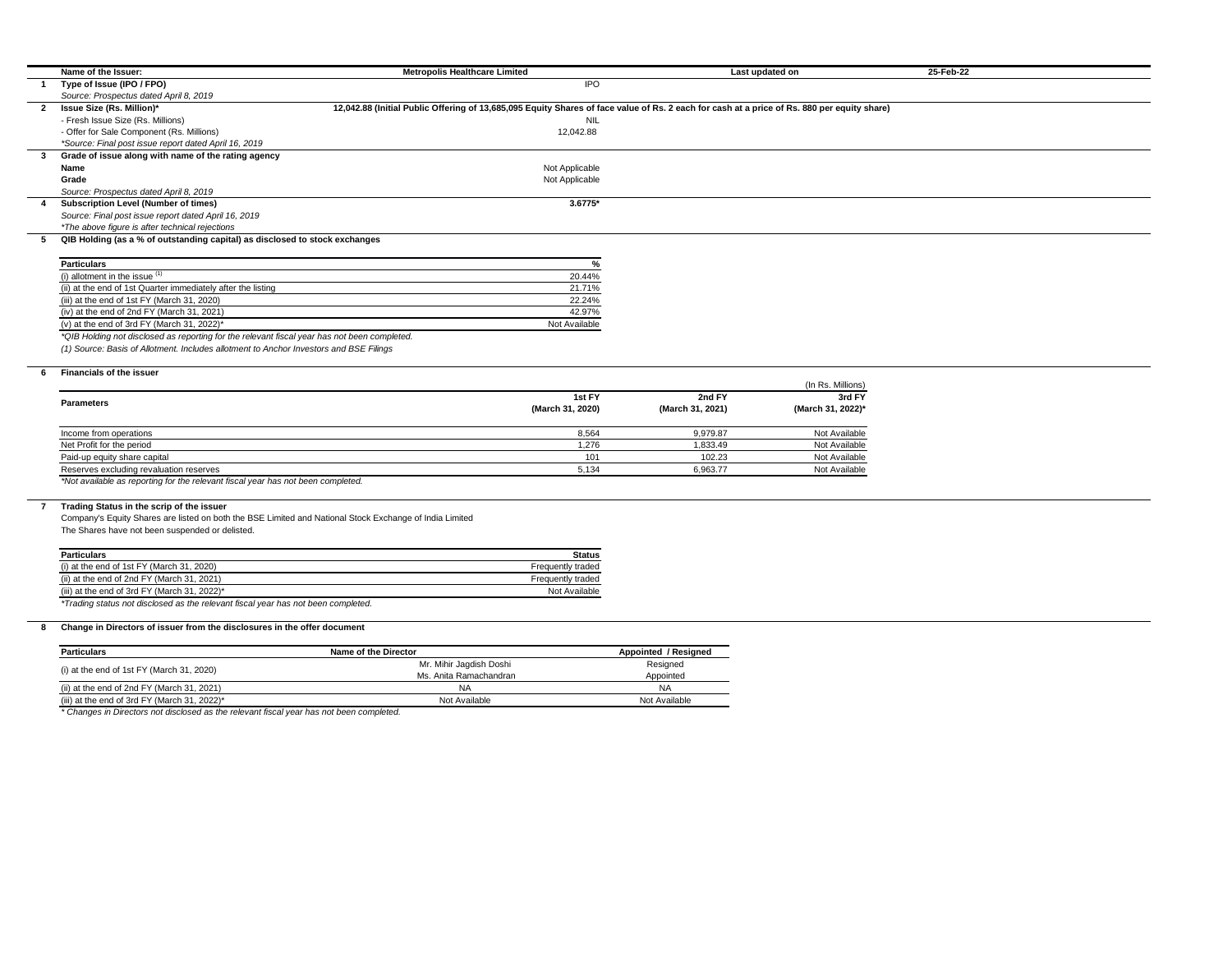| Status of implementation of project/ commencement of commercial production<br>(i) as disclosed in the offer document<br>Not applicable<br>Not applicable<br>(ii) Actual implementation<br>Not applicable<br>(iii) Reasons for delay in implementation, if any<br>Not applicable, as the Offer was only an Offer for Sale by Selling Shareholders<br>Source: Prospectus dated April 8, 2019<br>Status of utilization of issue proceeds<br>10<br>(i) as disclosed in the offer document<br>Not applicable<br>(ii) Actual utilization<br>Not applicable<br>(iii) Reasons for deviation, if any<br>Not applicable<br>Not applicable, as the Offer was only an Offer for Sale by Selling Shareholders<br>Source: Prospectus dated April 8, 2019<br><b>Comments of monitoring agency</b><br>11<br>(a) Comments on use of funds<br>(b) Comments on deviation, if any, in the use of proceeds of the<br>issue from the objects stated in the offer document<br>Not applicable<br>(c) Any other reservations expressed by the monitoring agency<br>about the end use of funds<br>Not applicable, as the Offer was only an Offer for Sale by Selling Shareholders<br>Source: Prospectus dated April 8, 2019<br><b>Pricing Data</b><br>Issue Price (Rs.):<br>880<br><b>BSE</b><br>Designated Stock Exchange:<br>Listing Date:<br>15-Apr-19<br>As at the end of 1st FY after the listing of the issue<br>At close of 30th calendar day<br>At close of 90th calendar day<br>At close of<br>(March 31, 2020) <sup>(3)</sup><br>from listing day<br>from listing day<br>listing day<br><b>Price parameters</b><br>High<br>Low<br>(May 14, 2019) <sup>(1)</sup><br>$(July 15, 2019)^{(2)}$<br>(April 15, 2019)<br><b>Closing price</b><br>(during the FY)<br>(during the FY)<br>Market Price on BSE<br>959.55<br>912.85<br>1,043.65<br>1,286.25<br>2,110.00<br>904.85<br><b>BSE Sensex</b><br>38,905.84<br>38,896.71<br>37,318.53<br>29,468.49<br>42,273.87<br>25,638.90<br>S&P BSE Healthcare <sup>(5)</sup><br>14,505.67<br>13,452.29<br>13,012.26<br>12,148.57<br>14,663.74<br>10,947.99<br>As at the end of 3rd FY after the listing of the issue<br>As at the end of 2nd FY after the listing of the issue<br>(March 31, 2022) <sup>(3) (4)</sup><br>(March 31, 2021) <sup>(3)</sup><br><b>Price parameters</b><br><b>High</b><br>Low<br>High<br>Low<br><b>Closing price</b><br><b>Closing price</b><br>(during the FY)<br>(during the FY)<br>(during the FY)<br>(during the FY)<br>Market Price on Designated Stock Exchange<br>2,241.05<br>2,344.95<br>Not Available<br>Not Available<br>1,150.00<br>Not Available<br>49,509.15<br>52,516.76<br>27,500.79<br><b>BSE Sensex</b><br>Not Available<br>Not Available<br>Not Available<br>S&P BSE Healthcare <sup>(5)</sup><br>21,328.21<br>22,464.34<br>11,878.39<br>Not Available<br>Not Available<br>Not Available<br>Source: BSE website<br>Note:<br>(1) 30th calendar day shall be taken as listing date plus 29 calendar days.<br>(2) 90th calendar day shall be taken as listing date plus 89 calendar days. Next Trading Day (July 15, 2019) has been considered as July 13, 2019 and July 14, 2019 were trading holidays<br>(3) High and Low based on intraday prices<br>(4) Pricing data not disclosed as the relevant fiscal year has not completed |    |  |  |  |  |  |  |  |  |
|--------------------------------------------------------------------------------------------------------------------------------------------------------------------------------------------------------------------------------------------------------------------------------------------------------------------------------------------------------------------------------------------------------------------------------------------------------------------------------------------------------------------------------------------------------------------------------------------------------------------------------------------------------------------------------------------------------------------------------------------------------------------------------------------------------------------------------------------------------------------------------------------------------------------------------------------------------------------------------------------------------------------------------------------------------------------------------------------------------------------------------------------------------------------------------------------------------------------------------------------------------------------------------------------------------------------------------------------------------------------------------------------------------------------------------------------------------------------------------------------------------------------------------------------------------------------------------------------------------------------------------------------------------------------------------------------------------------------------------------------------------------------------------------------------------------------------------------------------------------------------------------------------------------------------------------------------------------------------------------------------------------------------------------------------------------------------------------------------------------------------------------------------------------------------------------------------------------------------------------------------------------------------------------------------------------------------------------------------------------------------------------------------------------------------------------------------------------------------------------------------------------------------------------------------------------------------------------------------------------------------------------------------------------------------------------------------------------------------------------------------------------------------------------------------------------------------------------------------------------------------------------------------------------------------------------------------------------------------------------------------------------------------------------------------------------------------------------------------------------------------------------------------------------------------------------------------------------------------------------------------------------------------------------------------|----|--|--|--|--|--|--|--|--|
|                                                                                                                                                                                                                                                                                                                                                                                                                                                                                                                                                                                                                                                                                                                                                                                                                                                                                                                                                                                                                                                                                                                                                                                                                                                                                                                                                                                                                                                                                                                                                                                                                                                                                                                                                                                                                                                                                                                                                                                                                                                                                                                                                                                                                                                                                                                                                                                                                                                                                                                                                                                                                                                                                                                                                                                                                                                                                                                                                                                                                                                                                                                                                                                                                                                                                                  | 9  |  |  |  |  |  |  |  |  |
|                                                                                                                                                                                                                                                                                                                                                                                                                                                                                                                                                                                                                                                                                                                                                                                                                                                                                                                                                                                                                                                                                                                                                                                                                                                                                                                                                                                                                                                                                                                                                                                                                                                                                                                                                                                                                                                                                                                                                                                                                                                                                                                                                                                                                                                                                                                                                                                                                                                                                                                                                                                                                                                                                                                                                                                                                                                                                                                                                                                                                                                                                                                                                                                                                                                                                                  |    |  |  |  |  |  |  |  |  |
|                                                                                                                                                                                                                                                                                                                                                                                                                                                                                                                                                                                                                                                                                                                                                                                                                                                                                                                                                                                                                                                                                                                                                                                                                                                                                                                                                                                                                                                                                                                                                                                                                                                                                                                                                                                                                                                                                                                                                                                                                                                                                                                                                                                                                                                                                                                                                                                                                                                                                                                                                                                                                                                                                                                                                                                                                                                                                                                                                                                                                                                                                                                                                                                                                                                                                                  |    |  |  |  |  |  |  |  |  |
|                                                                                                                                                                                                                                                                                                                                                                                                                                                                                                                                                                                                                                                                                                                                                                                                                                                                                                                                                                                                                                                                                                                                                                                                                                                                                                                                                                                                                                                                                                                                                                                                                                                                                                                                                                                                                                                                                                                                                                                                                                                                                                                                                                                                                                                                                                                                                                                                                                                                                                                                                                                                                                                                                                                                                                                                                                                                                                                                                                                                                                                                                                                                                                                                                                                                                                  |    |  |  |  |  |  |  |  |  |
|                                                                                                                                                                                                                                                                                                                                                                                                                                                                                                                                                                                                                                                                                                                                                                                                                                                                                                                                                                                                                                                                                                                                                                                                                                                                                                                                                                                                                                                                                                                                                                                                                                                                                                                                                                                                                                                                                                                                                                                                                                                                                                                                                                                                                                                                                                                                                                                                                                                                                                                                                                                                                                                                                                                                                                                                                                                                                                                                                                                                                                                                                                                                                                                                                                                                                                  |    |  |  |  |  |  |  |  |  |
|                                                                                                                                                                                                                                                                                                                                                                                                                                                                                                                                                                                                                                                                                                                                                                                                                                                                                                                                                                                                                                                                                                                                                                                                                                                                                                                                                                                                                                                                                                                                                                                                                                                                                                                                                                                                                                                                                                                                                                                                                                                                                                                                                                                                                                                                                                                                                                                                                                                                                                                                                                                                                                                                                                                                                                                                                                                                                                                                                                                                                                                                                                                                                                                                                                                                                                  |    |  |  |  |  |  |  |  |  |
|                                                                                                                                                                                                                                                                                                                                                                                                                                                                                                                                                                                                                                                                                                                                                                                                                                                                                                                                                                                                                                                                                                                                                                                                                                                                                                                                                                                                                                                                                                                                                                                                                                                                                                                                                                                                                                                                                                                                                                                                                                                                                                                                                                                                                                                                                                                                                                                                                                                                                                                                                                                                                                                                                                                                                                                                                                                                                                                                                                                                                                                                                                                                                                                                                                                                                                  |    |  |  |  |  |  |  |  |  |
|                                                                                                                                                                                                                                                                                                                                                                                                                                                                                                                                                                                                                                                                                                                                                                                                                                                                                                                                                                                                                                                                                                                                                                                                                                                                                                                                                                                                                                                                                                                                                                                                                                                                                                                                                                                                                                                                                                                                                                                                                                                                                                                                                                                                                                                                                                                                                                                                                                                                                                                                                                                                                                                                                                                                                                                                                                                                                                                                                                                                                                                                                                                                                                                                                                                                                                  |    |  |  |  |  |  |  |  |  |
|                                                                                                                                                                                                                                                                                                                                                                                                                                                                                                                                                                                                                                                                                                                                                                                                                                                                                                                                                                                                                                                                                                                                                                                                                                                                                                                                                                                                                                                                                                                                                                                                                                                                                                                                                                                                                                                                                                                                                                                                                                                                                                                                                                                                                                                                                                                                                                                                                                                                                                                                                                                                                                                                                                                                                                                                                                                                                                                                                                                                                                                                                                                                                                                                                                                                                                  |    |  |  |  |  |  |  |  |  |
|                                                                                                                                                                                                                                                                                                                                                                                                                                                                                                                                                                                                                                                                                                                                                                                                                                                                                                                                                                                                                                                                                                                                                                                                                                                                                                                                                                                                                                                                                                                                                                                                                                                                                                                                                                                                                                                                                                                                                                                                                                                                                                                                                                                                                                                                                                                                                                                                                                                                                                                                                                                                                                                                                                                                                                                                                                                                                                                                                                                                                                                                                                                                                                                                                                                                                                  |    |  |  |  |  |  |  |  |  |
|                                                                                                                                                                                                                                                                                                                                                                                                                                                                                                                                                                                                                                                                                                                                                                                                                                                                                                                                                                                                                                                                                                                                                                                                                                                                                                                                                                                                                                                                                                                                                                                                                                                                                                                                                                                                                                                                                                                                                                                                                                                                                                                                                                                                                                                                                                                                                                                                                                                                                                                                                                                                                                                                                                                                                                                                                                                                                                                                                                                                                                                                                                                                                                                                                                                                                                  |    |  |  |  |  |  |  |  |  |
|                                                                                                                                                                                                                                                                                                                                                                                                                                                                                                                                                                                                                                                                                                                                                                                                                                                                                                                                                                                                                                                                                                                                                                                                                                                                                                                                                                                                                                                                                                                                                                                                                                                                                                                                                                                                                                                                                                                                                                                                                                                                                                                                                                                                                                                                                                                                                                                                                                                                                                                                                                                                                                                                                                                                                                                                                                                                                                                                                                                                                                                                                                                                                                                                                                                                                                  |    |  |  |  |  |  |  |  |  |
|                                                                                                                                                                                                                                                                                                                                                                                                                                                                                                                                                                                                                                                                                                                                                                                                                                                                                                                                                                                                                                                                                                                                                                                                                                                                                                                                                                                                                                                                                                                                                                                                                                                                                                                                                                                                                                                                                                                                                                                                                                                                                                                                                                                                                                                                                                                                                                                                                                                                                                                                                                                                                                                                                                                                                                                                                                                                                                                                                                                                                                                                                                                                                                                                                                                                                                  |    |  |  |  |  |  |  |  |  |
|                                                                                                                                                                                                                                                                                                                                                                                                                                                                                                                                                                                                                                                                                                                                                                                                                                                                                                                                                                                                                                                                                                                                                                                                                                                                                                                                                                                                                                                                                                                                                                                                                                                                                                                                                                                                                                                                                                                                                                                                                                                                                                                                                                                                                                                                                                                                                                                                                                                                                                                                                                                                                                                                                                                                                                                                                                                                                                                                                                                                                                                                                                                                                                                                                                                                                                  |    |  |  |  |  |  |  |  |  |
|                                                                                                                                                                                                                                                                                                                                                                                                                                                                                                                                                                                                                                                                                                                                                                                                                                                                                                                                                                                                                                                                                                                                                                                                                                                                                                                                                                                                                                                                                                                                                                                                                                                                                                                                                                                                                                                                                                                                                                                                                                                                                                                                                                                                                                                                                                                                                                                                                                                                                                                                                                                                                                                                                                                                                                                                                                                                                                                                                                                                                                                                                                                                                                                                                                                                                                  |    |  |  |  |  |  |  |  |  |
|                                                                                                                                                                                                                                                                                                                                                                                                                                                                                                                                                                                                                                                                                                                                                                                                                                                                                                                                                                                                                                                                                                                                                                                                                                                                                                                                                                                                                                                                                                                                                                                                                                                                                                                                                                                                                                                                                                                                                                                                                                                                                                                                                                                                                                                                                                                                                                                                                                                                                                                                                                                                                                                                                                                                                                                                                                                                                                                                                                                                                                                                                                                                                                                                                                                                                                  |    |  |  |  |  |  |  |  |  |
|                                                                                                                                                                                                                                                                                                                                                                                                                                                                                                                                                                                                                                                                                                                                                                                                                                                                                                                                                                                                                                                                                                                                                                                                                                                                                                                                                                                                                                                                                                                                                                                                                                                                                                                                                                                                                                                                                                                                                                                                                                                                                                                                                                                                                                                                                                                                                                                                                                                                                                                                                                                                                                                                                                                                                                                                                                                                                                                                                                                                                                                                                                                                                                                                                                                                                                  |    |  |  |  |  |  |  |  |  |
|                                                                                                                                                                                                                                                                                                                                                                                                                                                                                                                                                                                                                                                                                                                                                                                                                                                                                                                                                                                                                                                                                                                                                                                                                                                                                                                                                                                                                                                                                                                                                                                                                                                                                                                                                                                                                                                                                                                                                                                                                                                                                                                                                                                                                                                                                                                                                                                                                                                                                                                                                                                                                                                                                                                                                                                                                                                                                                                                                                                                                                                                                                                                                                                                                                                                                                  |    |  |  |  |  |  |  |  |  |
|                                                                                                                                                                                                                                                                                                                                                                                                                                                                                                                                                                                                                                                                                                                                                                                                                                                                                                                                                                                                                                                                                                                                                                                                                                                                                                                                                                                                                                                                                                                                                                                                                                                                                                                                                                                                                                                                                                                                                                                                                                                                                                                                                                                                                                                                                                                                                                                                                                                                                                                                                                                                                                                                                                                                                                                                                                                                                                                                                                                                                                                                                                                                                                                                                                                                                                  |    |  |  |  |  |  |  |  |  |
|                                                                                                                                                                                                                                                                                                                                                                                                                                                                                                                                                                                                                                                                                                                                                                                                                                                                                                                                                                                                                                                                                                                                                                                                                                                                                                                                                                                                                                                                                                                                                                                                                                                                                                                                                                                                                                                                                                                                                                                                                                                                                                                                                                                                                                                                                                                                                                                                                                                                                                                                                                                                                                                                                                                                                                                                                                                                                                                                                                                                                                                                                                                                                                                                                                                                                                  |    |  |  |  |  |  |  |  |  |
|                                                                                                                                                                                                                                                                                                                                                                                                                                                                                                                                                                                                                                                                                                                                                                                                                                                                                                                                                                                                                                                                                                                                                                                                                                                                                                                                                                                                                                                                                                                                                                                                                                                                                                                                                                                                                                                                                                                                                                                                                                                                                                                                                                                                                                                                                                                                                                                                                                                                                                                                                                                                                                                                                                                                                                                                                                                                                                                                                                                                                                                                                                                                                                                                                                                                                                  |    |  |  |  |  |  |  |  |  |
|                                                                                                                                                                                                                                                                                                                                                                                                                                                                                                                                                                                                                                                                                                                                                                                                                                                                                                                                                                                                                                                                                                                                                                                                                                                                                                                                                                                                                                                                                                                                                                                                                                                                                                                                                                                                                                                                                                                                                                                                                                                                                                                                                                                                                                                                                                                                                                                                                                                                                                                                                                                                                                                                                                                                                                                                                                                                                                                                                                                                                                                                                                                                                                                                                                                                                                  |    |  |  |  |  |  |  |  |  |
|                                                                                                                                                                                                                                                                                                                                                                                                                                                                                                                                                                                                                                                                                                                                                                                                                                                                                                                                                                                                                                                                                                                                                                                                                                                                                                                                                                                                                                                                                                                                                                                                                                                                                                                                                                                                                                                                                                                                                                                                                                                                                                                                                                                                                                                                                                                                                                                                                                                                                                                                                                                                                                                                                                                                                                                                                                                                                                                                                                                                                                                                                                                                                                                                                                                                                                  |    |  |  |  |  |  |  |  |  |
|                                                                                                                                                                                                                                                                                                                                                                                                                                                                                                                                                                                                                                                                                                                                                                                                                                                                                                                                                                                                                                                                                                                                                                                                                                                                                                                                                                                                                                                                                                                                                                                                                                                                                                                                                                                                                                                                                                                                                                                                                                                                                                                                                                                                                                                                                                                                                                                                                                                                                                                                                                                                                                                                                                                                                                                                                                                                                                                                                                                                                                                                                                                                                                                                                                                                                                  |    |  |  |  |  |  |  |  |  |
|                                                                                                                                                                                                                                                                                                                                                                                                                                                                                                                                                                                                                                                                                                                                                                                                                                                                                                                                                                                                                                                                                                                                                                                                                                                                                                                                                                                                                                                                                                                                                                                                                                                                                                                                                                                                                                                                                                                                                                                                                                                                                                                                                                                                                                                                                                                                                                                                                                                                                                                                                                                                                                                                                                                                                                                                                                                                                                                                                                                                                                                                                                                                                                                                                                                                                                  |    |  |  |  |  |  |  |  |  |
|                                                                                                                                                                                                                                                                                                                                                                                                                                                                                                                                                                                                                                                                                                                                                                                                                                                                                                                                                                                                                                                                                                                                                                                                                                                                                                                                                                                                                                                                                                                                                                                                                                                                                                                                                                                                                                                                                                                                                                                                                                                                                                                                                                                                                                                                                                                                                                                                                                                                                                                                                                                                                                                                                                                                                                                                                                                                                                                                                                                                                                                                                                                                                                                                                                                                                                  |    |  |  |  |  |  |  |  |  |
|                                                                                                                                                                                                                                                                                                                                                                                                                                                                                                                                                                                                                                                                                                                                                                                                                                                                                                                                                                                                                                                                                                                                                                                                                                                                                                                                                                                                                                                                                                                                                                                                                                                                                                                                                                                                                                                                                                                                                                                                                                                                                                                                                                                                                                                                                                                                                                                                                                                                                                                                                                                                                                                                                                                                                                                                                                                                                                                                                                                                                                                                                                                                                                                                                                                                                                  |    |  |  |  |  |  |  |  |  |
|                                                                                                                                                                                                                                                                                                                                                                                                                                                                                                                                                                                                                                                                                                                                                                                                                                                                                                                                                                                                                                                                                                                                                                                                                                                                                                                                                                                                                                                                                                                                                                                                                                                                                                                                                                                                                                                                                                                                                                                                                                                                                                                                                                                                                                                                                                                                                                                                                                                                                                                                                                                                                                                                                                                                                                                                                                                                                                                                                                                                                                                                                                                                                                                                                                                                                                  |    |  |  |  |  |  |  |  |  |
|                                                                                                                                                                                                                                                                                                                                                                                                                                                                                                                                                                                                                                                                                                                                                                                                                                                                                                                                                                                                                                                                                                                                                                                                                                                                                                                                                                                                                                                                                                                                                                                                                                                                                                                                                                                                                                                                                                                                                                                                                                                                                                                                                                                                                                                                                                                                                                                                                                                                                                                                                                                                                                                                                                                                                                                                                                                                                                                                                                                                                                                                                                                                                                                                                                                                                                  |    |  |  |  |  |  |  |  |  |
|                                                                                                                                                                                                                                                                                                                                                                                                                                                                                                                                                                                                                                                                                                                                                                                                                                                                                                                                                                                                                                                                                                                                                                                                                                                                                                                                                                                                                                                                                                                                                                                                                                                                                                                                                                                                                                                                                                                                                                                                                                                                                                                                                                                                                                                                                                                                                                                                                                                                                                                                                                                                                                                                                                                                                                                                                                                                                                                                                                                                                                                                                                                                                                                                                                                                                                  | 12 |  |  |  |  |  |  |  |  |
|                                                                                                                                                                                                                                                                                                                                                                                                                                                                                                                                                                                                                                                                                                                                                                                                                                                                                                                                                                                                                                                                                                                                                                                                                                                                                                                                                                                                                                                                                                                                                                                                                                                                                                                                                                                                                                                                                                                                                                                                                                                                                                                                                                                                                                                                                                                                                                                                                                                                                                                                                                                                                                                                                                                                                                                                                                                                                                                                                                                                                                                                                                                                                                                                                                                                                                  |    |  |  |  |  |  |  |  |  |
|                                                                                                                                                                                                                                                                                                                                                                                                                                                                                                                                                                                                                                                                                                                                                                                                                                                                                                                                                                                                                                                                                                                                                                                                                                                                                                                                                                                                                                                                                                                                                                                                                                                                                                                                                                                                                                                                                                                                                                                                                                                                                                                                                                                                                                                                                                                                                                                                                                                                                                                                                                                                                                                                                                                                                                                                                                                                                                                                                                                                                                                                                                                                                                                                                                                                                                  |    |  |  |  |  |  |  |  |  |
|                                                                                                                                                                                                                                                                                                                                                                                                                                                                                                                                                                                                                                                                                                                                                                                                                                                                                                                                                                                                                                                                                                                                                                                                                                                                                                                                                                                                                                                                                                                                                                                                                                                                                                                                                                                                                                                                                                                                                                                                                                                                                                                                                                                                                                                                                                                                                                                                                                                                                                                                                                                                                                                                                                                                                                                                                                                                                                                                                                                                                                                                                                                                                                                                                                                                                                  |    |  |  |  |  |  |  |  |  |
|                                                                                                                                                                                                                                                                                                                                                                                                                                                                                                                                                                                                                                                                                                                                                                                                                                                                                                                                                                                                                                                                                                                                                                                                                                                                                                                                                                                                                                                                                                                                                                                                                                                                                                                                                                                                                                                                                                                                                                                                                                                                                                                                                                                                                                                                                                                                                                                                                                                                                                                                                                                                                                                                                                                                                                                                                                                                                                                                                                                                                                                                                                                                                                                                                                                                                                  |    |  |  |  |  |  |  |  |  |
|                                                                                                                                                                                                                                                                                                                                                                                                                                                                                                                                                                                                                                                                                                                                                                                                                                                                                                                                                                                                                                                                                                                                                                                                                                                                                                                                                                                                                                                                                                                                                                                                                                                                                                                                                                                                                                                                                                                                                                                                                                                                                                                                                                                                                                                                                                                                                                                                                                                                                                                                                                                                                                                                                                                                                                                                                                                                                                                                                                                                                                                                                                                                                                                                                                                                                                  |    |  |  |  |  |  |  |  |  |
|                                                                                                                                                                                                                                                                                                                                                                                                                                                                                                                                                                                                                                                                                                                                                                                                                                                                                                                                                                                                                                                                                                                                                                                                                                                                                                                                                                                                                                                                                                                                                                                                                                                                                                                                                                                                                                                                                                                                                                                                                                                                                                                                                                                                                                                                                                                                                                                                                                                                                                                                                                                                                                                                                                                                                                                                                                                                                                                                                                                                                                                                                                                                                                                                                                                                                                  |    |  |  |  |  |  |  |  |  |
|                                                                                                                                                                                                                                                                                                                                                                                                                                                                                                                                                                                                                                                                                                                                                                                                                                                                                                                                                                                                                                                                                                                                                                                                                                                                                                                                                                                                                                                                                                                                                                                                                                                                                                                                                                                                                                                                                                                                                                                                                                                                                                                                                                                                                                                                                                                                                                                                                                                                                                                                                                                                                                                                                                                                                                                                                                                                                                                                                                                                                                                                                                                                                                                                                                                                                                  |    |  |  |  |  |  |  |  |  |
|                                                                                                                                                                                                                                                                                                                                                                                                                                                                                                                                                                                                                                                                                                                                                                                                                                                                                                                                                                                                                                                                                                                                                                                                                                                                                                                                                                                                                                                                                                                                                                                                                                                                                                                                                                                                                                                                                                                                                                                                                                                                                                                                                                                                                                                                                                                                                                                                                                                                                                                                                                                                                                                                                                                                                                                                                                                                                                                                                                                                                                                                                                                                                                                                                                                                                                  |    |  |  |  |  |  |  |  |  |
|                                                                                                                                                                                                                                                                                                                                                                                                                                                                                                                                                                                                                                                                                                                                                                                                                                                                                                                                                                                                                                                                                                                                                                                                                                                                                                                                                                                                                                                                                                                                                                                                                                                                                                                                                                                                                                                                                                                                                                                                                                                                                                                                                                                                                                                                                                                                                                                                                                                                                                                                                                                                                                                                                                                                                                                                                                                                                                                                                                                                                                                                                                                                                                                                                                                                                                  |    |  |  |  |  |  |  |  |  |
|                                                                                                                                                                                                                                                                                                                                                                                                                                                                                                                                                                                                                                                                                                                                                                                                                                                                                                                                                                                                                                                                                                                                                                                                                                                                                                                                                                                                                                                                                                                                                                                                                                                                                                                                                                                                                                                                                                                                                                                                                                                                                                                                                                                                                                                                                                                                                                                                                                                                                                                                                                                                                                                                                                                                                                                                                                                                                                                                                                                                                                                                                                                                                                                                                                                                                                  |    |  |  |  |  |  |  |  |  |
|                                                                                                                                                                                                                                                                                                                                                                                                                                                                                                                                                                                                                                                                                                                                                                                                                                                                                                                                                                                                                                                                                                                                                                                                                                                                                                                                                                                                                                                                                                                                                                                                                                                                                                                                                                                                                                                                                                                                                                                                                                                                                                                                                                                                                                                                                                                                                                                                                                                                                                                                                                                                                                                                                                                                                                                                                                                                                                                                                                                                                                                                                                                                                                                                                                                                                                  |    |  |  |  |  |  |  |  |  |
|                                                                                                                                                                                                                                                                                                                                                                                                                                                                                                                                                                                                                                                                                                                                                                                                                                                                                                                                                                                                                                                                                                                                                                                                                                                                                                                                                                                                                                                                                                                                                                                                                                                                                                                                                                                                                                                                                                                                                                                                                                                                                                                                                                                                                                                                                                                                                                                                                                                                                                                                                                                                                                                                                                                                                                                                                                                                                                                                                                                                                                                                                                                                                                                                                                                                                                  |    |  |  |  |  |  |  |  |  |
|                                                                                                                                                                                                                                                                                                                                                                                                                                                                                                                                                                                                                                                                                                                                                                                                                                                                                                                                                                                                                                                                                                                                                                                                                                                                                                                                                                                                                                                                                                                                                                                                                                                                                                                                                                                                                                                                                                                                                                                                                                                                                                                                                                                                                                                                                                                                                                                                                                                                                                                                                                                                                                                                                                                                                                                                                                                                                                                                                                                                                                                                                                                                                                                                                                                                                                  |    |  |  |  |  |  |  |  |  |
|                                                                                                                                                                                                                                                                                                                                                                                                                                                                                                                                                                                                                                                                                                                                                                                                                                                                                                                                                                                                                                                                                                                                                                                                                                                                                                                                                                                                                                                                                                                                                                                                                                                                                                                                                                                                                                                                                                                                                                                                                                                                                                                                                                                                                                                                                                                                                                                                                                                                                                                                                                                                                                                                                                                                                                                                                                                                                                                                                                                                                                                                                                                                                                                                                                                                                                  |    |  |  |  |  |  |  |  |  |
|                                                                                                                                                                                                                                                                                                                                                                                                                                                                                                                                                                                                                                                                                                                                                                                                                                                                                                                                                                                                                                                                                                                                                                                                                                                                                                                                                                                                                                                                                                                                                                                                                                                                                                                                                                                                                                                                                                                                                                                                                                                                                                                                                                                                                                                                                                                                                                                                                                                                                                                                                                                                                                                                                                                                                                                                                                                                                                                                                                                                                                                                                                                                                                                                                                                                                                  |    |  |  |  |  |  |  |  |  |
|                                                                                                                                                                                                                                                                                                                                                                                                                                                                                                                                                                                                                                                                                                                                                                                                                                                                                                                                                                                                                                                                                                                                                                                                                                                                                                                                                                                                                                                                                                                                                                                                                                                                                                                                                                                                                                                                                                                                                                                                                                                                                                                                                                                                                                                                                                                                                                                                                                                                                                                                                                                                                                                                                                                                                                                                                                                                                                                                                                                                                                                                                                                                                                                                                                                                                                  |    |  |  |  |  |  |  |  |  |
|                                                                                                                                                                                                                                                                                                                                                                                                                                                                                                                                                                                                                                                                                                                                                                                                                                                                                                                                                                                                                                                                                                                                                                                                                                                                                                                                                                                                                                                                                                                                                                                                                                                                                                                                                                                                                                                                                                                                                                                                                                                                                                                                                                                                                                                                                                                                                                                                                                                                                                                                                                                                                                                                                                                                                                                                                                                                                                                                                                                                                                                                                                                                                                                                                                                                                                  |    |  |  |  |  |  |  |  |  |
|                                                                                                                                                                                                                                                                                                                                                                                                                                                                                                                                                                                                                                                                                                                                                                                                                                                                                                                                                                                                                                                                                                                                                                                                                                                                                                                                                                                                                                                                                                                                                                                                                                                                                                                                                                                                                                                                                                                                                                                                                                                                                                                                                                                                                                                                                                                                                                                                                                                                                                                                                                                                                                                                                                                                                                                                                                                                                                                                                                                                                                                                                                                                                                                                                                                                                                  |    |  |  |  |  |  |  |  |  |
|                                                                                                                                                                                                                                                                                                                                                                                                                                                                                                                                                                                                                                                                                                                                                                                                                                                                                                                                                                                                                                                                                                                                                                                                                                                                                                                                                                                                                                                                                                                                                                                                                                                                                                                                                                                                                                                                                                                                                                                                                                                                                                                                                                                                                                                                                                                                                                                                                                                                                                                                                                                                                                                                                                                                                                                                                                                                                                                                                                                                                                                                                                                                                                                                                                                                                                  |    |  |  |  |  |  |  |  |  |
|                                                                                                                                                                                                                                                                                                                                                                                                                                                                                                                                                                                                                                                                                                                                                                                                                                                                                                                                                                                                                                                                                                                                                                                                                                                                                                                                                                                                                                                                                                                                                                                                                                                                                                                                                                                                                                                                                                                                                                                                                                                                                                                                                                                                                                                                                                                                                                                                                                                                                                                                                                                                                                                                                                                                                                                                                                                                                                                                                                                                                                                                                                                                                                                                                                                                                                  |    |  |  |  |  |  |  |  |  |
|                                                                                                                                                                                                                                                                                                                                                                                                                                                                                                                                                                                                                                                                                                                                                                                                                                                                                                                                                                                                                                                                                                                                                                                                                                                                                                                                                                                                                                                                                                                                                                                                                                                                                                                                                                                                                                                                                                                                                                                                                                                                                                                                                                                                                                                                                                                                                                                                                                                                                                                                                                                                                                                                                                                                                                                                                                                                                                                                                                                                                                                                                                                                                                                                                                                                                                  |    |  |  |  |  |  |  |  |  |
|                                                                                                                                                                                                                                                                                                                                                                                                                                                                                                                                                                                                                                                                                                                                                                                                                                                                                                                                                                                                                                                                                                                                                                                                                                                                                                                                                                                                                                                                                                                                                                                                                                                                                                                                                                                                                                                                                                                                                                                                                                                                                                                                                                                                                                                                                                                                                                                                                                                                                                                                                                                                                                                                                                                                                                                                                                                                                                                                                                                                                                                                                                                                                                                                                                                                                                  |    |  |  |  |  |  |  |  |  |
|                                                                                                                                                                                                                                                                                                                                                                                                                                                                                                                                                                                                                                                                                                                                                                                                                                                                                                                                                                                                                                                                                                                                                                                                                                                                                                                                                                                                                                                                                                                                                                                                                                                                                                                                                                                                                                                                                                                                                                                                                                                                                                                                                                                                                                                                                                                                                                                                                                                                                                                                                                                                                                                                                                                                                                                                                                                                                                                                                                                                                                                                                                                                                                                                                                                                                                  |    |  |  |  |  |  |  |  |  |
|                                                                                                                                                                                                                                                                                                                                                                                                                                                                                                                                                                                                                                                                                                                                                                                                                                                                                                                                                                                                                                                                                                                                                                                                                                                                                                                                                                                                                                                                                                                                                                                                                                                                                                                                                                                                                                                                                                                                                                                                                                                                                                                                                                                                                                                                                                                                                                                                                                                                                                                                                                                                                                                                                                                                                                                                                                                                                                                                                                                                                                                                                                                                                                                                                                                                                                  |    |  |  |  |  |  |  |  |  |
|                                                                                                                                                                                                                                                                                                                                                                                                                                                                                                                                                                                                                                                                                                                                                                                                                                                                                                                                                                                                                                                                                                                                                                                                                                                                                                                                                                                                                                                                                                                                                                                                                                                                                                                                                                                                                                                                                                                                                                                                                                                                                                                                                                                                                                                                                                                                                                                                                                                                                                                                                                                                                                                                                                                                                                                                                                                                                                                                                                                                                                                                                                                                                                                                                                                                                                  |    |  |  |  |  |  |  |  |  |

*(5) S&P BSE Healthcare index represents the relevant sectoral index of which the Company is also a part*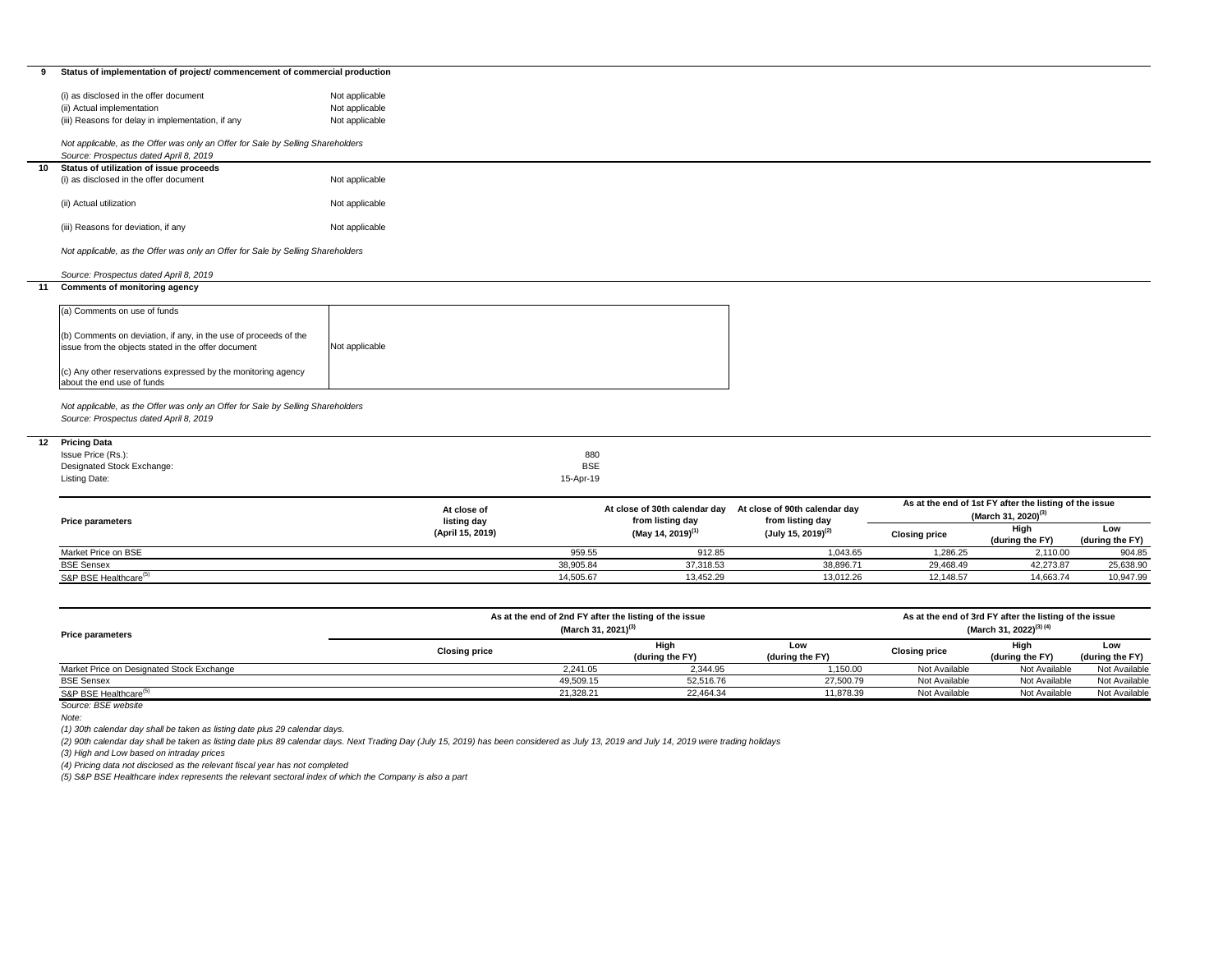## **13 Basis for Issue Price**

|                               |                                    | As disclosed in the offer | At the end of 1st FY | At the end of 2nd FY | At the end of 3rd FY            |
|-------------------------------|------------------------------------|---------------------------|----------------------|----------------------|---------------------------------|
| <b>Accounting ratio</b>       |                                    | document <sup>(1)</sup>   | (March 31, 2020)     | (March 31, 2021)     | (March 31, 2022) <sup>(2)</sup> |
|                               | Issuer:                            |                           |                      |                      |                                 |
|                               | Consolidated (Basic)               | 20.61                     | 25.36                | 35.97                | Not Available                   |
| <b>EPS</b>                    | Consolidated (Diluted)             | 20.49                     | 25.25                | 35.79                | Not Available                   |
|                               | Peer Group:                        |                           |                      |                      |                                 |
|                               | Dr. Lal Pathlabs Limited (Basic)   | 20.85                     | 27.42                | 35.33                | Not Available                   |
|                               | Dr. Lal Pathlabs Limited (Diluted) | 20.82                     | 27.37                | 35.25                | Not Available                   |
|                               | <b>Industry Avg:</b>               | <b>N.A.</b>               | <b>N.A.</b>          | <b>N.A.</b>          | <b>N.A.</b>                     |
|                               | <b>Issuer:</b>                     |                           |                      |                      |                                 |
|                               | Based on Consolidated Basic EPS    | 42.70                     | 50.72                | 62.30                | Not Available                   |
| Price to Earnings Ratio (P/E) | Peer Group:                        |                           |                      |                      |                                 |
|                               | Dr. Lal Pathlabs Limited           | 50.57                     | 51.11                | 76.63                | Not Available                   |
|                               | <b>Industry Avg:</b>               | 50.57                     | 51.11                | 76.63                | <b>Not Available</b>            |
|                               | <b>Issuer:</b>                     |                           |                      |                      |                                 |
| NAV per share                 | Consolidated                       | 83.58                     | 103.29               | 138.23               | Not Available                   |
|                               | Peer Group:                        |                           |                      |                      |                                 |
|                               | Dr. Lal Pathlabs Limited           | 96.93                     | 123.92               | 153.10               | Not Available                   |
|                               | <b>Industry Avg:</b>               | 96.93                     | 123.92               | 153.10               | <b>N.A.</b>                     |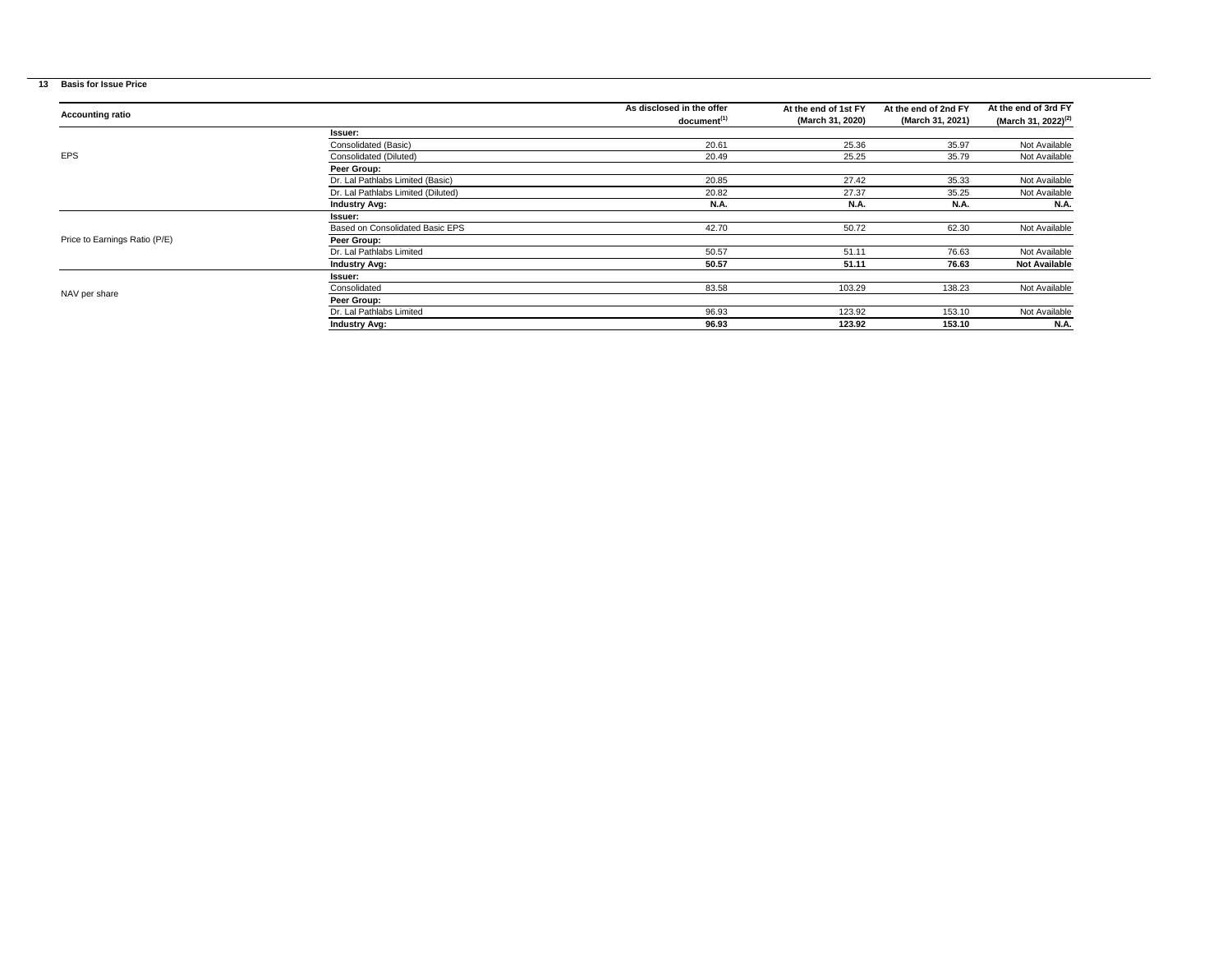|         | <b>Issuer:</b>           |        |        |        |               |
|---------|--------------------------|--------|--------|--------|---------------|
|         | Consolidated             | 24.66% | 24.37% | 25.95% | Not Available |
| RoNW(%) | Peer Group               |        |        |        |               |
|         | Dr. Lal Pathlabs Limited | 21.61% | 22.13% | 23.17% | . Availablr   |
|         | <b>Industry Avg:</b>     | 21.61% | 22.13% | 23.17% | <b>N.A.</b>   |

*Notes:*

*(1) Sourced from Prospectus dated April 8, 2019.*

*(2) Information not provided as the relevant fiscal year has not completed*

*Key ratios for the Company for the three fiscal years stated above shall be calculated as follows:*

 *(i) Basic Earnings per Share (Rs.) = Restated net profit after tax and adjustments, attributable to equity shareholders / Weighted average no. of equity shares outstanding during the year.*

*Earnings per share calculations are in accordance with the notified Ind AS 33 'Earnings per share' notified accounting standard by the Companies (Indian Accounting Standards) Rules of 2015 (as amended).*

(ii) Diluted Earnings per Share (Rs.) = Restated net profit after tax and adjustments, attributable for equity shareholders (after adjusting profit impact of dilutive potential equity shares, if any) / the aggregate of wei *outstanding during the year and the weighted average number of Equity shares that would be issued on conversion of all the dilutive potential Equity shares into Equity shares.*

 *(iii) Net Asset Value Per Equity Share = Net worth as per the Restated Summary Statements / Number of equity shares outstanding as at the end of year/period.*

 *(iv) P/E - Closing Market Price as of relevant fiscal year end / Basic Consolidated EPS*

 *(v) Return on Net Worth (%) = Restated net profit after tax, available for equity shareholders / Restated net worth at the end of the year.*

| 14 | Any other material information                  |                                                                                                                                                                                                                                                                                                                                                                                                                                                                        |  |  |  |  |  |
|----|-------------------------------------------------|------------------------------------------------------------------------------------------------------------------------------------------------------------------------------------------------------------------------------------------------------------------------------------------------------------------------------------------------------------------------------------------------------------------------------------------------------------------------|--|--|--|--|--|
|    | Date of disclosure to Designated Stock Exchange | Announcement                                                                                                                                                                                                                                                                                                                                                                                                                                                           |  |  |  |  |  |
|    | 23-Apr-19                                       | Informed that Key Managerial Personnels of the Company have been authorized for the purpose of determining materiality of an event or information and for the purpose of making disclosure<br>of such material event or information to the stock exchanges                                                                                                                                                                                                             |  |  |  |  |  |
|    | 23-Apr-19                                       | Closure of Trading Window for dealing in the securities of the Company to be closed for all the Directors, Promoters, Designated Employees and Connected Persons with immediate effect i.e.,<br>from April 15, 2019                                                                                                                                                                                                                                                    |  |  |  |  |  |
|    | 23-Apr-19                                       | Pursuant to the requirement under Regulation 30(5) of the Securities and Exchange Board of India (Listing Obligations and Disclosure Requirements) Regulations, 2015, the Key Managerial<br>Personnels ("KMPs") of the Company has been authorized for the purpose of determining materiality of an event or information and for the purpose of making disclosure of such material event<br>or information to the stock exchanges                                      |  |  |  |  |  |
|    | 23-Apr-19                                       | Disclosure under Regulation 31(1) and 31(2) of SEBI (Substantial Acquisition of Shares & Takeovers) Regulations, 2011 for Sushil Kanubhai Shah, Duru Sushil Shah & METZ Advisory LLP                                                                                                                                                                                                                                                                                   |  |  |  |  |  |
|    | 30-Apr-19                                       | Format of Initial Disclosure to be made by an entity identified as a Large Corporate.                                                                                                                                                                                                                                                                                                                                                                                  |  |  |  |  |  |
|    | 2-May-19                                        | Informed that Board of Directors of the Company has made the following changes in the Composition of the Nomination and Remuneration Committee of the Board w.e.f. May 2, 2019.<br>Previous Composition:<br>1)Mr. Vivek Gambhir - Chairman<br>2)Mr. Sanjay Bhatnagar - Member<br>3)Mr. Mihir Jagdish Doshi - Member<br><b>Changed Composition:</b><br>1) Mr. Vivek Gambhir - Chairman<br>2) Mr. Milind Shirpad Sarwate - Member<br>3) Mr. Mihir Jagdish Doshi - Member |  |  |  |  |  |
|    | 6-May-19                                        | Compliance Certificate From The Registrar And Share Transfer Agent For Half Year Ended March 31, 2019.                                                                                                                                                                                                                                                                                                                                                                 |  |  |  |  |  |
|    | 6-May-19                                        | Board Meeting Intimation for To Consider And Approve The Audited Financial Results And The Final Dividend, If Any For The Financial Year Ended March 31, 2019.                                                                                                                                                                                                                                                                                                         |  |  |  |  |  |
|    | 7-May-19                                        | Announcement under Regulation 30 (LODR)-Newspaper Publication                                                                                                                                                                                                                                                                                                                                                                                                          |  |  |  |  |  |
|    | 13-May-19                                       | Informed that the Board of Directors in their meeting held today i.e. May 13, 2019 approved the audited financial results (Standalone and Consolidated) of the Company for the year ended<br>March 31, 2019.                                                                                                                                                                                                                                                           |  |  |  |  |  |
|    | 13-May-19                                       | Intimation for copy of Investor Presentation for Investor Meet to be held on May 14, 2019.                                                                                                                                                                                                                                                                                                                                                                             |  |  |  |  |  |
|    | 15-May-19                                       | Announcement under Regulation 30 (LODR)-Newspaper Publication                                                                                                                                                                                                                                                                                                                                                                                                          |  |  |  |  |  |
|    | 29-May-19                                       | Annual secretarial compliance for the year ended March 31, 2019                                                                                                                                                                                                                                                                                                                                                                                                        |  |  |  |  |  |
|    | 12-Jun-19                                       | Pursuant to Regulation 23(9) of SEBI (Listing Obligations and Disclosure Requirements), disclosure on Related Party Transactions in accordance with applicable Accounting Standards.                                                                                                                                                                                                                                                                                   |  |  |  |  |  |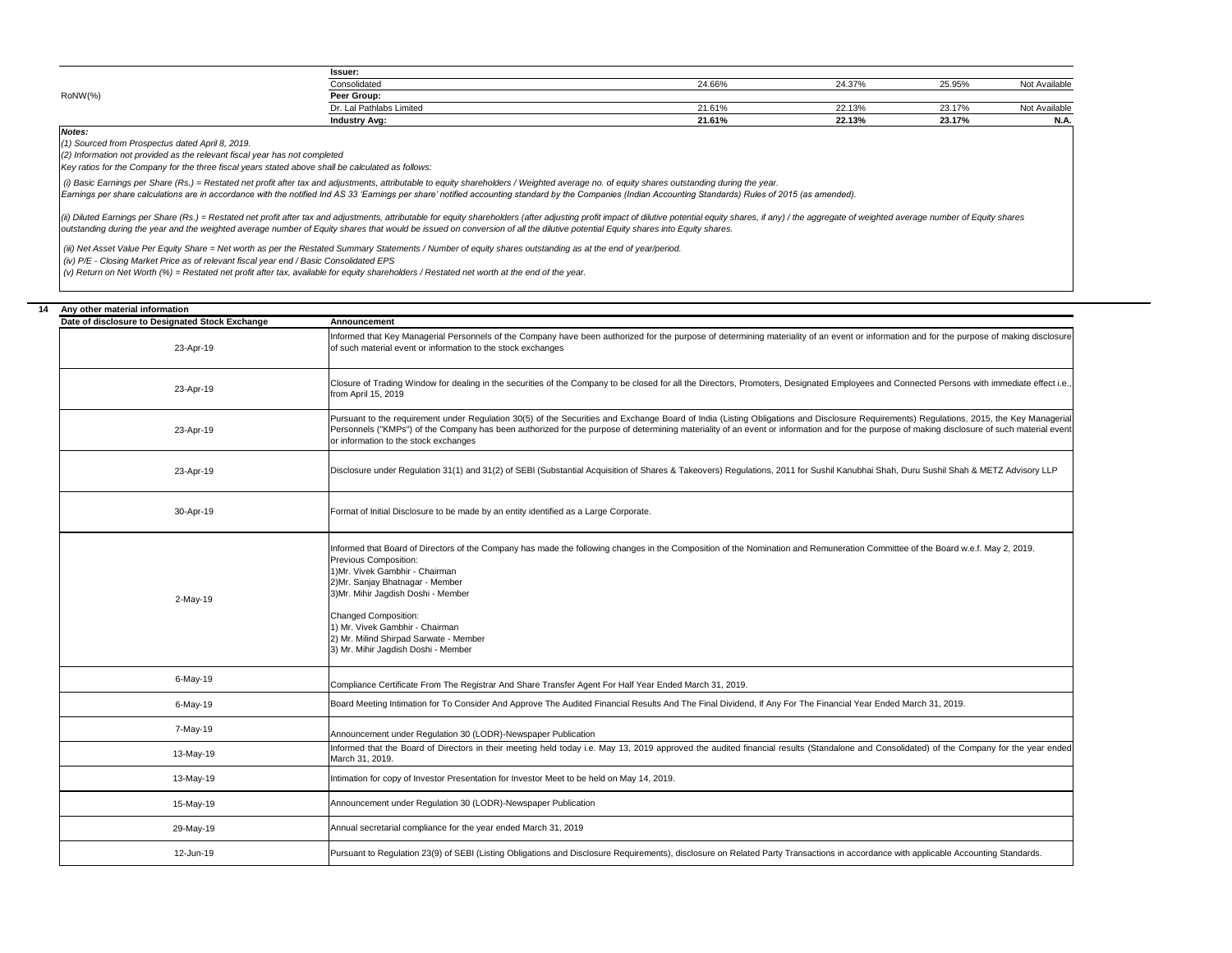| 29-Jun-19  | <b>Closure of Trading Window</b>                                                                                                                                                               |
|------------|------------------------------------------------------------------------------------------------------------------------------------------------------------------------------------------------|
| 15-Jul-19  | Announcement of Annual Report, Notice of 19th Annual General Meeting, Remote e-voting facility, Scrutinizer and Cut-off date                                                                   |
| 16-Jul-19  | Announcement under Regulation 30 (LODR)-Newspaper Publication                                                                                                                                  |
| 19-Jul-19  | Statement Of Investor Complaints For The Quarter Ended June 2019                                                                                                                               |
| 19-Jul-19  | Announcement under Regulation 30 (LODR)-Investor Presentation                                                                                                                                  |
| 30-Jul-19  | Intimation for board meeting to consider and approve the Unaudited Standalone and Consolidated Financial Results of the Company for the quarter ended June 30, 2019                            |
| 1-Aug-19   | Clarification On Recommendations Of Agenda Items Of 19Th Annual General Meeting Of Metropolis Healthcare Limited In Proxy Advisory Report Issued By Stakeholders Empowerment<br>Services (SES) |
| 6-Aug-19   | Informed about the Unaudited (Standalone & Consolidated) financial results of the Company for the quarter ended June 30, 2019 and Limited Review Report issued by BSR & Co. LLP.               |
| 6-Aug-19   | Proceedings of 19th Annual General Meeting of the Company                                                                                                                                      |
| 7-Aug-19   | Disclosure Of Voting Results Of AGM (Regulation 44(3) Of SEBI (LODR) Regulations, 2015)                                                                                                        |
| 8-Aug-19   | Announcement under Regulation 30 (LODR)-Newspaper Publication                                                                                                                                  |
| 20-Aug-19  | Announcement under Regulation 30 (LODR)-Earnings Call Transcript                                                                                                                               |
| 1-Oct-19   | <b>Closure of Trading Window</b>                                                                                                                                                               |
| 1-Oct-19   | Announcement under Regulation 30 (LODR)-Acquisition of 4 laboratories by Desai Laboratories (wholly owned subsidiary)                                                                          |
| 14-Oct-19  | Compliances-Certificate under Reg. 74 (5) of SEBI (DP) Regulations, 2018                                                                                                                       |
| 14-Oct-19  | Compliances- Compliance Certificate For The Period Ended September 30, 2019                                                                                                                    |
| 19-Oct-19  | Statement Of Investor Complaints For The Quarter Ended September 2019                                                                                                                          |
| 22-Oct-19  | Certificate Under Regulation 40(9) Of SEBI(LODR) Regulations, 2015 For The Half Year Ended September 30, 2019                                                                                  |
| 31-Oct-19  | Disclosures of reasons for encumbrance by promoter of listed companies under Reg. 31(1) read with Regulation 28(3) of SEBI (SAST) Regulations, 2011.                                           |
| 4-Nov-19   | Board Meeting Intimation for Regulation 29 Of The SEBI (Listing Obligations And Disclosure Requirements) Regulations, 2015                                                                     |
| 5-Nov-19   | Announcement under Regulation 30 (LODR)-Newspaper Publication                                                                                                                                  |
| 11-Nov-19  | Outcome of Board Meeting to announce Results- Unaudited Financial Results For 30 September, 2019 (Standalone & Consolidated)                                                                   |
| 11-Nov-19  | Announcement under Regulation 30 (LODR)-Resignation of Chief Financial Officer (CFO)                                                                                                           |
| 11-Nov-19  | Announcement under Regulation 30 (LODR)-Press Release / Media Release                                                                                                                          |
| 11-Nov-19  | Announcement under Regulation 30 (LODR)-Investor Presentation                                                                                                                                  |
| 12-Nov-19  | Disclosures under Reg. 31(1) and 31(2) of SEBI (SAST) Regulations, 2011.                                                                                                                       |
| 12-Nov-19  | Announcement under Regulation 30 (LODR)-Press Release / Media Release (Revised)                                                                                                                |
| 13-Nov-19  | Announcement under Regulation 30 (LODR)-Newspaper Publication                                                                                                                                  |
| 13-Nov-19  | Disclosures under Reg. 29(2) of SEBI (SAST) Regulations, 2011                                                                                                                                  |
| 29-Nov-19  | Resignation of Company Secretary and Compliance Officer of the Company                                                                                                                         |
| 7-Dec-19   | Appointment of Interim Compliance Officer                                                                                                                                                      |
| 10-12-2019 | Compliance Under Regulation 23(9) Of The Securities And Exchange Board Of India (Listing Obligations And Disclosure Requirements) Regulations, 2015                                            |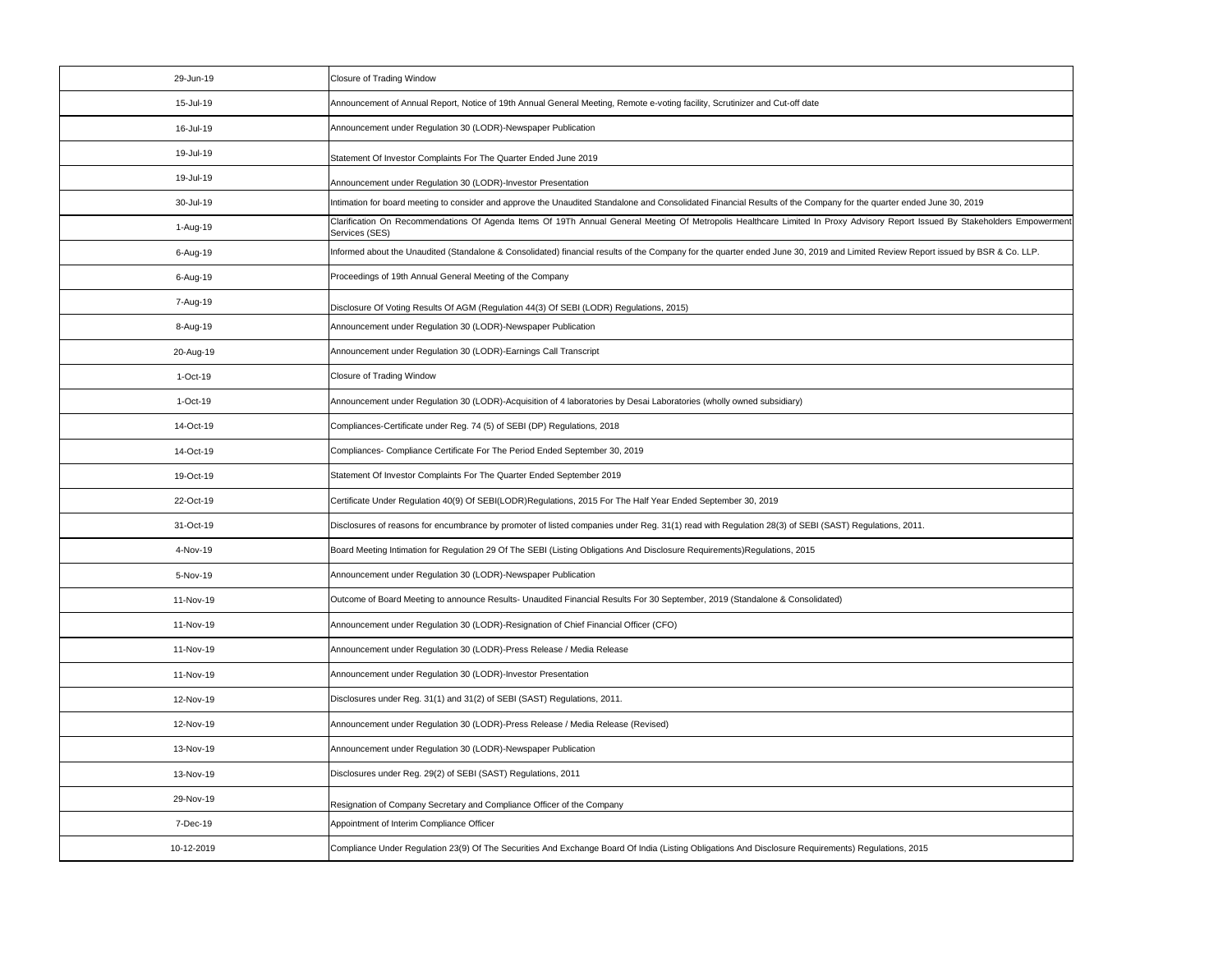| 13-Dec-19  | Intimation Of Awards Received Under Regulation 30 Of SEBI (LODR) Regulations 2015.                                                                                                                                                                               |
|------------|------------------------------------------------------------------------------------------------------------------------------------------------------------------------------------------------------------------------------------------------------------------|
| 02-01-2020 | Intimation for closure of trading window                                                                                                                                                                                                                         |
| 16-Jan-20  | Intimation under Regulation 30 of SEBI (Listing Obligations and Disclosure Requirements) Regulations, 2015 regarding acquisition of Equity Shares of Shraddha Diagnostic Centre (I) Private<br>Limited.                                                          |
| 16-Jan-20  | Statement Of Investor Complaints For The Quarter Ended December 2019                                                                                                                                                                                             |
| 30-Jan-20  | Board Meeting Intimation for Board Meeting To Be Held On February 06, 2020                                                                                                                                                                                       |
| 31-Jan-20  | Announcement under Regulation 30 (LODR)-Newspaper Publication                                                                                                                                                                                                    |
| 3-Feb-20   | Update on board meeting                                                                                                                                                                                                                                          |
| 3-Feb-20   | Fixes Record Date For The Purpose Of Interim Dividend, If Any                                                                                                                                                                                                    |
| 3-Feb-20   | Board to consider Interim Dividend                                                                                                                                                                                                                               |
| 6-Feb-20   | Unaudited Financial Results For Quarter And Nine Months Ended December 31, 2019                                                                                                                                                                                  |
| 6-Feb-20   | Corporate Action-Board approves Dividend                                                                                                                                                                                                                         |
| 6-Feb-20   | Announcement under Regulation 30 (LODR)-Investor Presentation                                                                                                                                                                                                    |
| 6-Feb-20   | Announcement under Regulation 30 (LODR)-Press Release / Media Release                                                                                                                                                                                            |
| 10-Feb-20  | Intimation of appointment of Company Secretary and Compliance Officer                                                                                                                                                                                            |
| 10-Feb-20  | Announcement under Regulation 30 (LODR)-Newspaper Publication                                                                                                                                                                                                    |
| 13-Feb-20  | Intimation Of Awards Received Under Regulation 30 Of SEBI (LODR) Regulations 2015                                                                                                                                                                                |
| 18-Feb-20  | Announcement under Regulation 30 (LODR)-Allotment of ESOP / ESPS                                                                                                                                                                                                 |
| 6-Mar-20   | Shareholder Meeting / Postal Ballot-Notice of Postal Ballot                                                                                                                                                                                                      |
| 7-Mar-20   | Intimation of Newspaper Publication of Notice of Postal Ballot to Members                                                                                                                                                                                        |
| 24-Mar-20  | Informed that the Indian Council of Medical Research (ICMR), vide its notification dated March 23, 2020, has empanelled the Company's Global Reference Lab at Unit No. 409-416,<br>Commercial Building-1, Kohinoor Mall, Vikhroli, Mumbai for Covid -19 testing. |
| 31-Mar-20  | Informed that the Board of Directors of the Company has changed the composition of its Audit Committee and Nomination and Remuneration Committee by circular resolution on March 30,<br>2020                                                                     |
| 16-Apr-20  | The Exchange has received the disclosure under Regulation 29(2) of SEBI (Substantial Acquisition of Shares & Takeovers) Regulations, 2011 for CA Lotus Investments                                                                                               |
| 23-Apr-20  | The Exchange has received the disclosure under Regulation 29(2) of SEBI (Substantial Acquisition of Shares & Takeovers) Regulations, 2011 for SMALLCAP World Fund, Inc.                                                                                          |
| 23-Apr-20  | Metropolis Healthcare Ltd has submitted to BSE the Shareholding Pattern for the Period Ended March 31, 2020.                                                                                                                                                     |
| 24-Apr-20  | יוט וחי דו טאַ ופטשוישן, בערכל איז די וויטוויטן דערכל איז סטוופוויט וויס אויט וויס אויס אויס אויס אויס וויס אוי                                                                                                                                                  |
| 30-Apr-20  | Informed about Resignation of Mr. Mihir Jagdish Doshi (DIN: 01283331) as a Non-Executive-Non-Independent Director of the Company with effect from April 30, 2020                                                                                                 |
| 2-May-20   | Informed about Statement Of Investor Complaints For The Quarter Ended March 2020                                                                                                                                                                                 |
| 6-May-20   | Submission Of Compliance Certificate - Regulation7 (3) Of The SEBI (Listing Obligations<br>And Disclosures Requirements), Regulations, 2015                                                                                                                      |
| 6-May-20   | Compliance Certificate For The Half Year Ended On March 31, 2020 Under Regulations 40(9)Of The Securities And Exchange Board Of India (Listing Obligations<br>And Disclosure Requirements) Regulations, 2015                                                     |
| 14-May-20  | Announcement under Regulation 30 (LODR)-Allotment of ESOP / ESPS                                                                                                                                                                                                 |
| 15-May-20  | Appointment Of Ms. Anita Ramachandran As An Additional Director(Non-Executive Independent) Under The Category Of Women Independent Director On Board Of The Company.                                                                                             |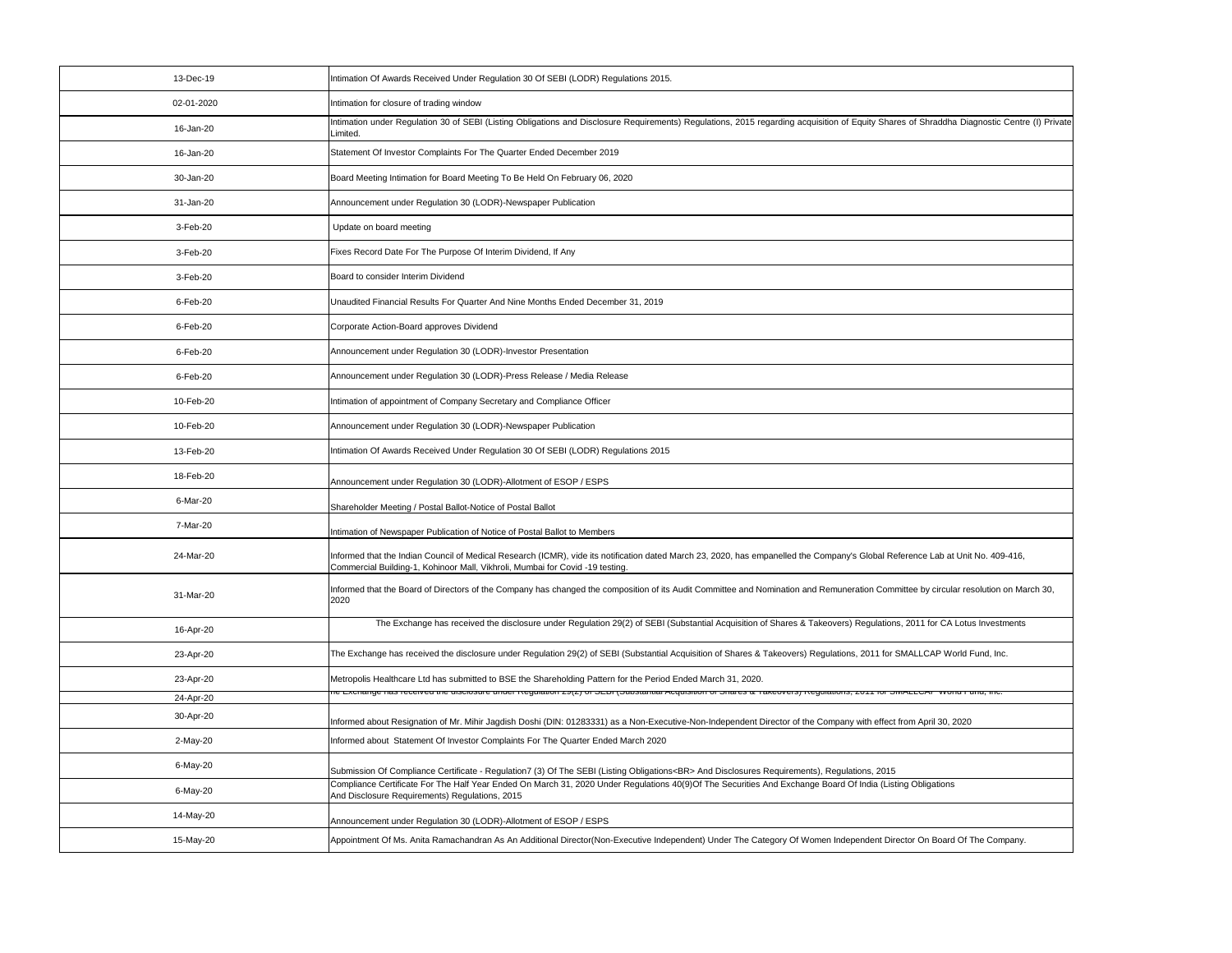| 17-May-20 | Press release on the following topic:<br>'Metropolis Healthcare extends a helping hand to stranded Mauritius citizens'                                                                                                                                                                                                                                                                                                                                                                                                                                                                                                                                                                                                                                                                                                                                                                                                                                                                      |
|-----------|---------------------------------------------------------------------------------------------------------------------------------------------------------------------------------------------------------------------------------------------------------------------------------------------------------------------------------------------------------------------------------------------------------------------------------------------------------------------------------------------------------------------------------------------------------------------------------------------------------------------------------------------------------------------------------------------------------------------------------------------------------------------------------------------------------------------------------------------------------------------------------------------------------------------------------------------------------------------------------------------|
| 25-May-20 | Informed that a meeting of the Board of Directors of the Company is scheduled to be held on Friday, May 29, 2020 to inter-alia nsider and approve the Audited Standalone and Consolidated<br>Financial statements of the Company for the quarter and financial year ended March 31, 2020.                                                                                                                                                                                                                                                                                                                                                                                                                                                                                                                                                                                                                                                                                                   |
| 29-May-20 | The Board of Directors of the Company at their meeting held today have inter-alia:<br>1. Approved the Standalone and Consolidated Financial Results of the Company for the quarter and year ended March 31, 2020<br>2. Approved re-appointment of Dr. Sushil Shah as a Whole-Time Director of the Company, for a period of five years with effect from September 4, 2020, subject to the approval of the members<br>of the Company at the ensuing Annual General Meeting<br>3. Authorised the Company Officials to determine the materiality of events as prescribed under Regulation 30 (5) of the SEBI (Listing Obligations and Disclosure Requirements) Regulations,<br>2015                                                                                                                                                                                                                                                                                                             |
| 29-May-20 | Announced Financial Results For The Quarter And Year Ended March 31, 2020                                                                                                                                                                                                                                                                                                                                                                                                                                                                                                                                                                                                                                                                                                                                                                                                                                                                                                                   |
| 29-May-20 | Re-Appointment Of Dr. Sushil Shah As A Whole Time Director Of The Company For A Period Of Five Years With Effect From September 4, 2020                                                                                                                                                                                                                                                                                                                                                                                                                                                                                                                                                                                                                                                                                                                                                                                                                                                     |
| 29-May-20 | Announcement Under Regulation 30 Of The SEBI (LODR), Regulations, 2015 - Impact Of COVID-19 On The Operations Of The Company                                                                                                                                                                                                                                                                                                                                                                                                                                                                                                                                                                                                                                                                                                                                                                                                                                                                |
| 30-May-20 | Informed that on the recommendation of the Nomination and Remuneration Committee, the Board of Directors of the Company have at their meeting held on May 29, 2020, approved the grant<br>of 2,06,700 Restricted Stock Units pursuant to the Metropolis - Restrictive Stock Unit Plan - 2020 to the eligible employees of the Company / Subsidiary(ies).                                                                                                                                                                                                                                                                                                                                                                                                                                                                                                                                                                                                                                    |
| 30-May-20 | Addendum To Voting Results Of Postal Ballot Submitted On April 8, 2020                                                                                                                                                                                                                                                                                                                                                                                                                                                                                                                                                                                                                                                                                                                                                                                                                                                                                                                      |
| 30-May-20 | Re-Grant Of Options Under Metropolis Employees Stock Options Scheme, 2015 ('MESOS 2015)Out Of Lapsed Options                                                                                                                                                                                                                                                                                                                                                                                                                                                                                                                                                                                                                                                                                                                                                                                                                                                                                |
| 11-Jun-20 | Non-Applicability Of SEBI Circular SEBI/HO/DDHS/CIR/P/2018/144 Dated November 26, 2018('The Circular')                                                                                                                                                                                                                                                                                                                                                                                                                                                                                                                                                                                                                                                                                                                                                                                                                                                                                      |
| 24-Jun-20 | Informed that a member of the Promoter Group of the Company has divested 3,054,545 equity shares of the Company constituting 6.03% of the issued and paid-up share capital of the<br>Company through a bulk deal transaction on the Stock Exchanges today.                                                                                                                                                                                                                                                                                                                                                                                                                                                                                                                                                                                                                                                                                                                                  |
| 26-Jun-20 | The Exchange has received the disclosure under Regulation 29(2) of SEBI (Substantial Acquisition of Shares & Takeovers) Regulations, 2011 for Dr. Duru Sushil Shah                                                                                                                                                                                                                                                                                                                                                                                                                                                                                                                                                                                                                                                                                                                                                                                                                          |
| 26-Jun-20 | Pursuant to Regulation 24A of SEBI (Listing Obligations and Disclosure Requirements) Regulations, 2015, as amended, read with SEBI circular No. CIR/CFD/CMD1/27/2019 dated February 8,<br>2019; we are enclosing herewith the Annual Secretarial Compliance Report of the Company for the financial year ended March 31, 2020, issued by M/s. Manish Ghia & Associates, Practicing<br>Company Secretaries.                                                                                                                                                                                                                                                                                                                                                                                                                                                                                                                                                                                  |
| 26-Jun-20 | Disclosures Of Related Party Transactions Under Regulation 23(9) Of The SEBI (Listing Obligations And Disclosure Requirements) Regulations, 2015.                                                                                                                                                                                                                                                                                                                                                                                                                                                                                                                                                                                                                                                                                                                                                                                                                                           |
| 26-Jun-20 | The Exchange has received the disclosure under Regulation 29(2) of SEBI (Substantial Acquisition of Shares & Takeovers) Regulations, 2011 for Dr Sushil Kanubhai Shah & Others                                                                                                                                                                                                                                                                                                                                                                                                                                                                                                                                                                                                                                                                                                                                                                                                              |
| 27-Jun-20 | Submission Of Revised Disclosure Of Related Party Transactions Under Regulation 23(9) Of The SEBI (Listing Obligations And Disclosure Requirements) Regulations, 2015                                                                                                                                                                                                                                                                                                                                                                                                                                                                                                                                                                                                                                                                                                                                                                                                                       |
| 30-Jun-20 | Informed that pursuant to the Company's Code of Fair Disclosure of Unpublished Price Sensitive Information framed pursuant to the Securities and Exchange Board of India (Prevention of<br>Insider Trading) Regulations, 2015, as amended, the Trading window for dealing in securities of the Company by the Designated Persons of the Company and / or their immediate relatives will<br>be closed with effect from July 1, 2020 and shall remain closed up to 48 (Forty Eight) hours after the declaration of the Financial Results of the Company for the quarter ended June 30, 2020.                                                                                                                                                                                                                                                                                                                                                                                                  |
| 2-Jul-20  | The Company vide letter dated 16th January, 2020 informed the Exchange(s) regarding the decision of Company to acquire 51% stake at a consideration of Rs.9,36,30,000/- in Shraddha<br>Diagnostic Centre (I) Private Limited from its Promoters (Seller) vide Shareholders' Agreement and Share Purchase dated 16th January, 2020 entered between the Company, SDCIPL and its<br>promoters.<br>The closure of transaction was subject, to certain conditions precedent as specified in the Share Purchase Agreement (SPA) to be fulfilled on or before the amended long stop date, as per the<br>supplemental share purchase agreement. The promoters of SDCIPL have conveyed that they cannot fulfil certain conditions precedent due to which the closing could not be completed, which<br>is a breach of Warranty. Therefore, the promoters of SDCIPL have communicated to the Company their intent to terminate the said SPA and accordingly the proposed acquisition stands<br>closed. |
| 14-Jul-20 | Statement Of Investor Complaints For The Quarter Ended June 2020                                                                                                                                                                                                                                                                                                                                                                                                                                                                                                                                                                                                                                                                                                                                                                                                                                                                                                                            |
| 15-Jul-20 | Intimation For Change In Composition Of Corporate Social Responsibility Committee And Nomination And Remuneration Committee                                                                                                                                                                                                                                                                                                                                                                                                                                                                                                                                                                                                                                                                                                                                                                                                                                                                 |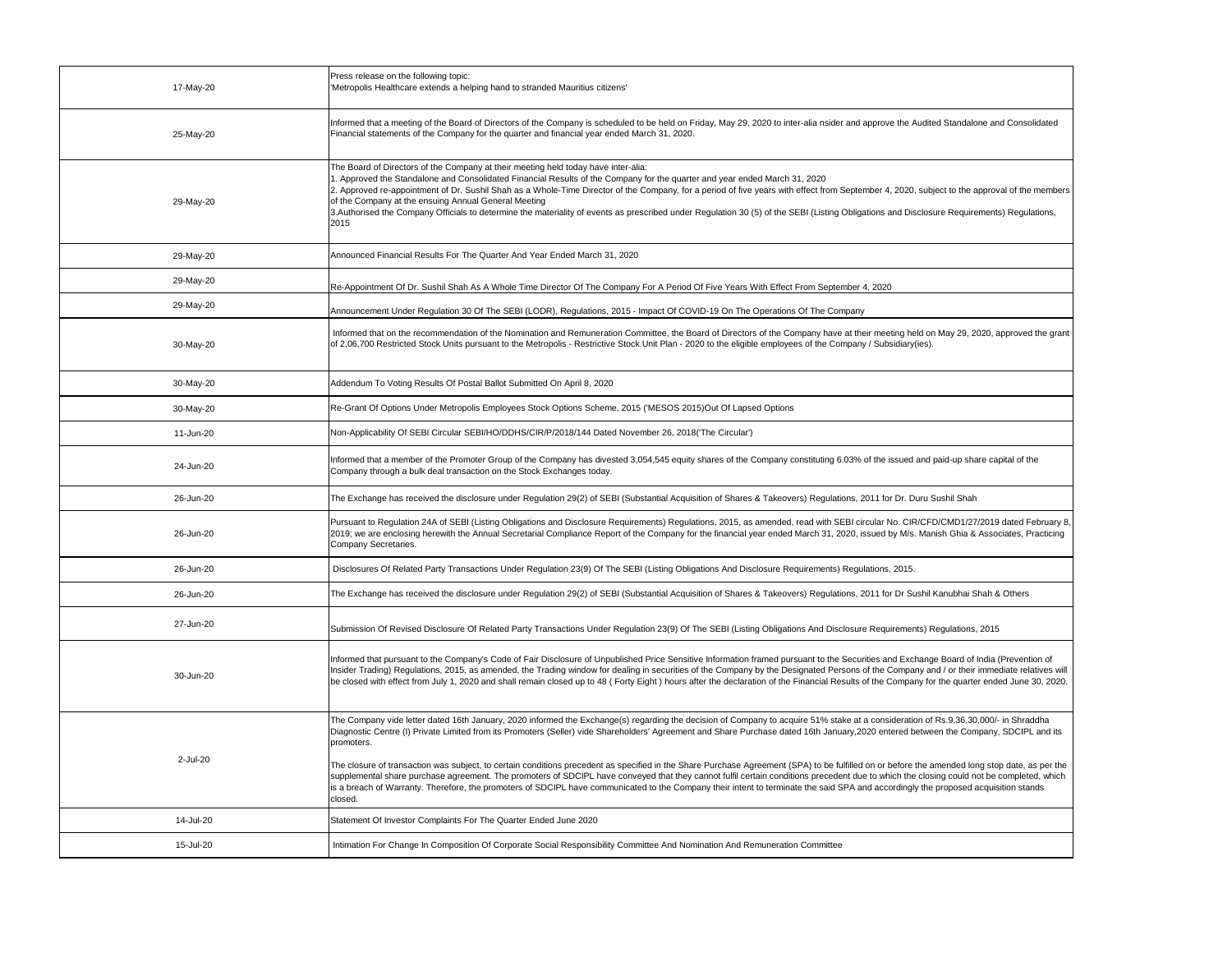| 16-Jul-20 | The Exchange has received the disclosure under Regulation 29(2) of SEBI (Substantial Acquisition of Shares & Takeovers) Regulations, 2011 for Vistra ITCL India Ltd                                                                                                                                                                                                                                                                                                                                                                                                                                                                                                                                                                                                        |
|-----------|----------------------------------------------------------------------------------------------------------------------------------------------------------------------------------------------------------------------------------------------------------------------------------------------------------------------------------------------------------------------------------------------------------------------------------------------------------------------------------------------------------------------------------------------------------------------------------------------------------------------------------------------------------------------------------------------------------------------------------------------------------------------------|
| 16-Jul-20 | The Exchange has received Disclosure under Regulation 31(1) and 31(2) of SEBI (Substantial Acquisition of Shares & Takeovers) Regulations, 2011 on July 19, 2020 for Dr. Sushil Kanubhai<br>Shah                                                                                                                                                                                                                                                                                                                                                                                                                                                                                                                                                                           |
| 20-Jul-20 | The Exchange has received Disclosure under Regulation 31(1) and 31(2) of SEBI (Substantial Acquisition of Shares & Takeovers) Regulations, 2011 on July 19, 2020 for Dr. Duru Sushil Shah                                                                                                                                                                                                                                                                                                                                                                                                                                                                                                                                                                                  |
| 20-Jul-20 | Metropolis Healthcare Ltd has submitted to BSE the Shareholding Pattern for the Period Ended June 30, 2020.                                                                                                                                                                                                                                                                                                                                                                                                                                                                                                                                                                                                                                                                |
| 5-Aug-20  | <del>metropolis riealtricate Lturias lifformed DSE triat the meeting of the Doard of Difectors of the Company is scrieduled on T1706/2020 an</del><br>Standalone & Consolidated Financial Results of the Company for the Quarter ended June 30, 2020.                                                                                                                                                                                                                                                                                                                                                                                                                                                                                                                      |
| 6-Aug-20  | Pursuant to Regulation 47 of the SEBI (Listing Obligations and Disclosure Requirements) Regulations, 2015, please find enclosed herewith, a copy of the Newspaper advertisement with<br>respect to the notice of the Board Meeting scheduled to be held on Tuesday, August 11, 2020, published in the following newspapers on August 6, 2020:                                                                                                                                                                                                                                                                                                                                                                                                                              |
| 11-Aug-20 | Informed on Outcome Of The Board Meeting Held On August 11, 2020                                                                                                                                                                                                                                                                                                                                                                                                                                                                                                                                                                                                                                                                                                           |
| 12-Aug-20 | Submission of copy of Newspaper Advertisement dated August 11, 2020 under Regulation 47 of the SEBI (Listing Obligations and Disclosure Requirements) Regulations, 2015.                                                                                                                                                                                                                                                                                                                                                                                                                                                                                                                                                                                                   |
| 19-Aug-20 | In compliance with the provisions of Companies Act, 2013 and MCA Circular No. 20/2020 dated May 5, 2020 and SEBI (Listing Obligations and Disclosure Requirements) Regulations, 2015,<br>we wish to inform you that the 20th Annual General Meeting (AGM) of the Company is scheduled to be held on Wednesday, September 16, 2020 through Video Conference/Other Audio Visual<br>Means (VC/OAVM).                                                                                                                                                                                                                                                                                                                                                                          |
| 19-Aug-20 | ursuant to Regulation 30, 47 of the SEDI (Listing Obligations and Disclosure Requirements) Regulations, 2013, we netern enclose copy of Newspaper Advertisement published in Free Fress<br>Journal (English Newspaper) and Navshakti (Marathi Newspaper) on August 20, 2020 intimating that the 20th Annual General Meeting of the Company will be held through Video Conferencing                                                                                                                                                                                                                                                                                                                                                                                         |
| 20-Aug-20 | (Other Audio Visual Magns on Wodnesday, Sentember 16, 2020 at 0:00 at 0:00 aving reterence no. MHL/Sec&Legal/2020-21/128 wherein we had informed the Exchange about the 20th<br>Annual General Meeting ('AGM') of the Company. In continuation to the same and as required under Regulations 30, 34 of the SEBI (Listing Obligations and Disclosure Requirements)<br>Regulations, 2015, we submit herewith the Annual Report of the Company for the Financial Year 2019-2020 along with the Notice convening the 20th AGM of the Company scheduled to be<br>held on Wednesday, September 16, 2020 at 9.00 A.M. (IST) through Video Conferencing / Other Audio Visual Means ('VC / OAVM') in compliance with the General Circular No. 14/ 2020 dated                        |
| 24-Aug-20 | Notice Convening 20Th Annual General Meeting Of The Company                                                                                                                                                                                                                                                                                                                                                                                                                                                                                                                                                                                                                                                                                                                |
| 16-Sep-20 | ursuant to Regulation ou or the Securities and Exchange board or mula (Listing Obilgations and Disclosure Requirements) Regulations, 2010, we wish to inform you that t<br>General Meeting (AGM) of the Company was held on Wednesday, September 16, 2020 at 9:00 a.m. (IST) through Video Conferencing ('VC') / Other Audio Visual Means ('OAVM') in<br>ecordance with the circular(s) issued by the Ministry of Corporate Affairs and Securities and Exchange Roard of India                                                                                                                                                                                                                                                                                             |
| 18-Sep-20 | Metropolis Healthcare Ltd has informed BSE regarding the details of Voting results of AGM, under Regulation 44(3) of SEBI (LODR) Regulations, 2015.                                                                                                                                                                                                                                                                                                                                                                                                                                                                                                                                                                                                                        |
| 30-Sep-20 | This is to imorm you that pursuant to the Company's Code or Fair Disclosure or Onpublished Price Sensitive Information framed pursuant to the Securities and Exchange Board or mul<br>(Prevention of Insider Trading) Regulations, 2015, as amended, the Trading window for dealing in securities of the Company by the Designated Persons of the Company and / or their<br>immediate relatives will be closed with effect from October 1, 2020 and shall remain closed up to 48 (Forty-Eight) hours after the<br>declaration of the Financial Results of the Company for the quarter ended September 30, 2020.<br>The date of the Board meeting for annroval of financial results of the Company for the quarter ended September 30 2020 shall be intimated in due course |
| 1-Oct-20  | Pursuant to Regulation 30 of the SEBI (Listing Obligations and Disclosure Requirements), Regulations, 2015, we wish to inform you that CRISIL, a Credit Rating Agency has reaffirmed its<br>'CRISIL AA-/Stable' rating on the Non-Convertible Debentures and the long-term loan facility of the Company and has also reassigned its 'CRISIL A1+' rating to the short-term bank facility of<br>the Company.<br>Further, please note that the Company has neither issued the Non-Convertible Debentures nor availed the long-term or short-term bank facility as aforesaid till date.                                                                                                                                                                                        |
| 5-Oct-20  | n accordance with the Securities and Exchange Board of India (Eisting Obligations and Disclosure Requirements), Regulations, 2015 and Code of Practices and Procedures for Fall<br>Disclosure of Unpublished Price Sensitive Information in terms of Regulation 8 of the SEBI (Prohibition of Insider Trading) Regulations, 2015, we would like to update on the key business                                                                                                                                                                                                                                                                                                                                                                                              |
| 9-Oct-20  | Parsmatrt6 af theGamementsfortkegulation <i>אל</i> פלה להוחים המשפטים להודים להודים המשפטים להודים המשפטים המשפטים המשפטים המשפטים המשפטים היום המשפטים היום המונימים היום המונימים והיים היום<br>for the half-year ended September 30, 2020, duly signed by the Authorized Representative of the Registrar and Share Transfer Agent of the Company and the Company Secretary and                                                                                                                                                                                                                                                                                                                                                                                          |
| 13-Oct-20 | Compliance Officer of the Company                                                                                                                                                                                                                                                                                                                                                                                                                                                                                                                                                                                                                                                                                                                                          |
|           | Statement Of Investor Complaints For The Quarter Ended September 2020                                                                                                                                                                                                                                                                                                                                                                                                                                                                                                                                                                                                                                                                                                      |
| 13-Oct-20 | Metropolis Healthcare Ltd has submitted to BSE the Shareholding Pattern for the Period Ended September 30, 2020.<br>Pursuant to Regulation 40 (9) or SEBI (Listing Obligations and Disclosure Requirements) Regulations, 2015, please lind enclosed the Compilance Centificate                                                                                                                                                                                                                                                                                                                                                                                                                                                                                             |
| 20-Oct-20 | Mr. Manish L. Ghia of M/s. Manish Ghia & Associates, Practicing Company Secretaries for the half year ended September 30, 2020.                                                                                                                                                                                                                                                                                                                                                                                                                                                                                                                                                                                                                                            |
| 5-Nov-20  | Announcement under Regulation 30 (LODR)-Press Release / Media Release<br>with reference to the capitoned subject, our earlier intimation dated August 11, 2020 naving reference no. MinL/SecoLegal/2020-21/121 and pursuant to Regulation S0 of the SEDI (Listing                                                                                                                                                                                                                                                                                                                                                                                                                                                                                                          |
| 5-Nov-20  | Obligations and Disclosure Requirements), Regulations, 2015, we wish to inform you that the Company has successfully acquired the balance stake of 49% in Raj Metropolis Healthcare                                                                                                                                                                                                                                                                                                                                                                                                                                                                                                                                                                                        |
| 5-Nov-20  | Metropolis Healthcare Ltdhas informed BSE that the meeting of the Board of Directors of the Company is scheduled on 11/11/2020 ,inter alia, to consider and approve We wish to inform you<br>that a meeting of the Board of Directors of the Company is scheduled to be held on Wednesday, November 11, 2020 through Video Conferencing to inter-alia consider and approve the<br>Unaudited Standalone & Consolidated Financial Results of the Company for the Quarter<br>and Half-year ended September 30, 2020.                                                                                                                                                                                                                                                          |
| 6-Nov-20  | Pursuant to Regulation 47 of the SEBI (Listing Obligations and Disclosure Requirements) Regulations, 2015, please find enclosed herewith, a copy of the Newspaper advertisement with<br>respect to the notice of the Board Meeting scheduled to be held on Wednesday, November 11, 2020, published in the following newspapers on November 6, 2020:<br>1. Free Press Journal (English, Mumbai Edition)<br>2. Navshakti (Marathi, Mumbai Edition)<br>You are requested to take the above information on record.                                                                                                                                                                                                                                                             |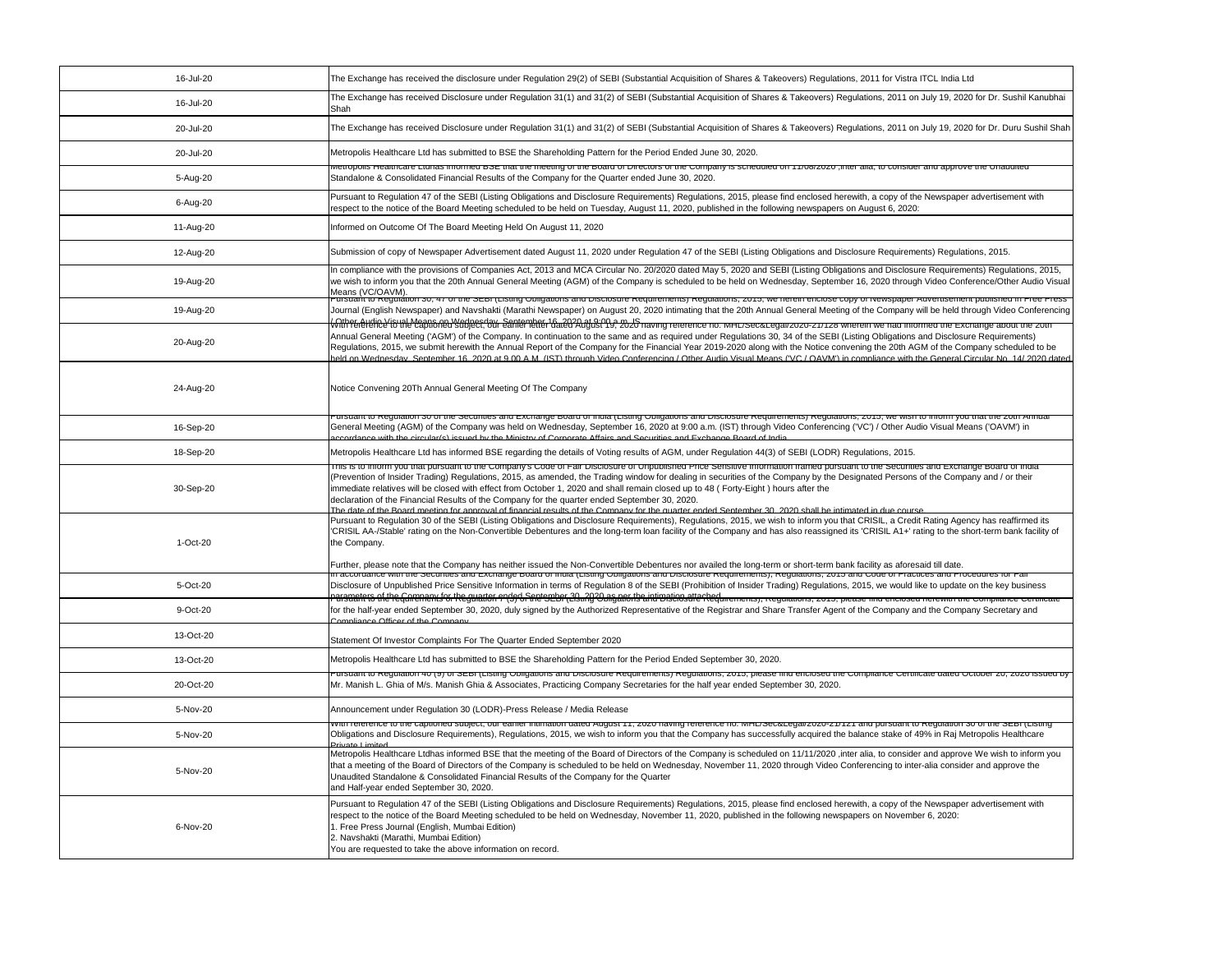|           | ю ю впонн убазнасть родга огрнообы от то бонрану он готонной тт, додо аррытов то онавано отнавлють ана бонбователь наповы бактнонко от ты бонрану                                                                                                                           |
|-----------|-----------------------------------------------------------------------------------------------------------------------------------------------------------------------------------------------------------------------------------------------------------------------------|
| 7-Nov-20  | quarter and half-year ended September 30, 2020.                                                                                                                                                                                                                             |
|           | In this regard and pursuant to the provisions of Regulation 47 of the SEBI (Listing Obligations and Disclosure Requirements) Regulations, 2015, we herein enclose the copy of the Newspaper<br>Advertisement dated November 11, 2020 published in the following newspapers: |
| 9-Nov-20  |                                                                                                                                                                                                                                                                             |
|           | Metropolis Healthcare wins the 'Diagnostic Company of the Year Award' organized by Frost & Sullivan                                                                                                                                                                         |
|           | Submission of Unaudited Standalone and Consolidated financial results along with the Limited Review report for the quarter and half-year ended September 30, 2020                                                                                                           |
| 11-Nov-20 |                                                                                                                                                                                                                                                                             |
|           | Informed that the Board of Directors of the Company on November 11, 2020 approved the Unaudited Standalone and Consolidated Financial Statements of the Company for the quarter and<br>half-year ended September 30, 2020.                                                  |
| 12-Nov-20 | In this regard and pursuant to the provisions of Regulation 47 of the SEBI (Listing Obligations and Disclosure Requirements) Regulations, 2015, we herein enclose the copy of the Newspaper<br>Advertisement dated November 11, 2020 published in the following newspapers: |
|           | 1. Free Press Journal (English)<br>2. Navshakti (Marathi)                                                                                                                                                                                                                   |
|           | Informed that the Nomination and Remuneration Committee of the Board of Directors of the Company at its meeting held today has:                                                                                                                                             |
| 12-Nov-20 | 1. Approved the allotment of 1,77,887 (One Lakh Seventy Seven Thousand Eight Hundred and Eighty Seven) Equity Shares of Rs. 2/- (Rupees Two Only) each                                                                                                                      |
|           | 2. Approved the grant of 22,750 Restricted Stock Units pursuant to the Metropolis - Restrictive Stock Unit Plan - 2020 (MHL - RSU Plan 2020) to the eligible employees of the Company /<br>Subsidiary(ies)                                                                  |
|           |                                                                                                                                                                                                                                                                             |
| 9-Dec-20  | Disclosures Of Related Party Transactions Under Regulation 23(9) Of The SEBI (Listing Obligations And Disclosure Requirements) Regulations, 2015                                                                                                                            |
|           |                                                                                                                                                                                                                                                                             |
|           |                                                                                                                                                                                                                                                                             |
|           |                                                                                                                                                                                                                                                                             |
| 31-Dec-20 | Statement Of Investor Complaints For The Quarter Ended December 2020                                                                                                                                                                                                        |
|           |                                                                                                                                                                                                                                                                             |
|           |                                                                                                                                                                                                                                                                             |
| 31-Dec-20 | Informed about Closure of Trading Window                                                                                                                                                                                                                                    |
|           |                                                                                                                                                                                                                                                                             |
| 9-Jan-21  | Shareholding for the Period Ended December 31, 2020                                                                                                                                                                                                                         |
|           |                                                                                                                                                                                                                                                                             |
|           | Metropolis Healthcare Ltdhas informed BSE that the meeting of the Board of Directors of the Company is scheduled on 17/01/2021 , inter alia, to consider and approve Pursuant to Regulation                                                                                 |
| 12-Jan-21 | 29 of the SEBI (Listing Obligations and Disclosure Requirements) Regulations, 2015, we wish to inform you that a meeting of the Board of Directors of the Company is scheduled to be held on<br>Sunday January 17, 2021.                                                    |
|           |                                                                                                                                                                                                                                                                             |
| 17-Jan-21 | Informed on Outcome of Board meeting held on Sunday, January 17, 2021                                                                                                                                                                                                       |
|           |                                                                                                                                                                                                                                                                             |
|           | Announcement under Regulation 30 (LODR) on acquisition Dr. Ganesan's Hitech Diagnostic Centre Private Limited and its<br>subsidiary ('Hitech') from its existing promoters / shareholders                                                                                   |
| 17-Jan-21 |                                                                                                                                                                                                                                                                             |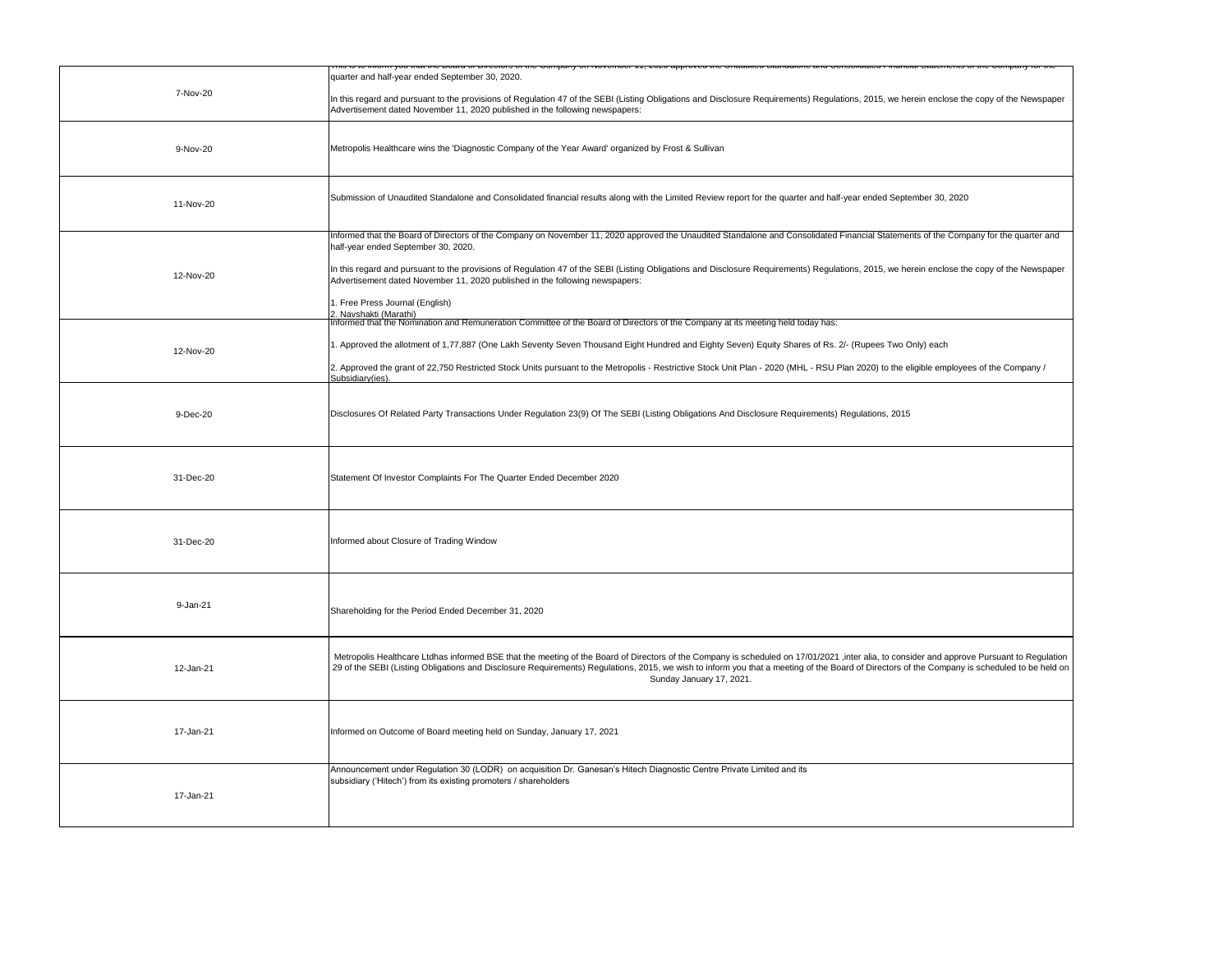| 19-Jan-21 | Notice Of Postal Ballot                                                                                                                                                                                                                                                                                                                                                                                                                                                                    |
|-----------|--------------------------------------------------------------------------------------------------------------------------------------------------------------------------------------------------------------------------------------------------------------------------------------------------------------------------------------------------------------------------------------------------------------------------------------------------------------------------------------------|
| 20-Jan-21 | In accordance with the Securities and Exchange Board of India (Listing Obligations and Disclosure Requirements), Regulations, 2015 and Code of Practices and Procedures for Fair<br>Disclosure of Unpublished Price Sensitive Information in terms of Regulation 8 of the SEBI (Prohibition of Insider Trading) Regulations, 2015, enclosed a Business Update on the key business<br>parameters of the Company on a Consolidated basis for the quarter ended December 31, 2020 i.e. Q3FY21 |
| 20-Jan-21 | Pursuant to Regulation 30 read with Regulation 47 of the Securities and Exchange Board of India (Listing Obligations and Disclosure Requirements) Regulations, 2015, please find enclosed<br>copies of Newspaper Advertisement dated January 19, 2021 published in the following newspapers:<br>1. Free Press Journal (English)<br>2. Navshakti (Marathi)                                                                                                                                  |
| 28-Jan-21 | Disclosures under Reg. 31(1) and 31(2) of SEBI (SAST) Regulations,<br>2011.                                                                                                                                                                                                                                                                                                                                                                                                                |
| 4-Feb-21  | Board Meeting Intimation for Intimation Of Notice Of Board Meeting<br>To Be Held On Wednesday, February 10, 2021                                                                                                                                                                                                                                                                                                                                                                           |
| 4-Feb-21  | Intimation Of Record Date For Interim Dividend                                                                                                                                                                                                                                                                                                                                                                                                                                             |
| 4-Feb-21  | Informed that a meeting of the Board of Directors of the Company ('the Board') is scheduled to be held on Wednesday, February 10, 2021 through Video Conferencing to inter-alia:<br>Consider the proposal for declaration of an Interim Dividend for the Financial Year 2020-2021.                                                                                                                                                                                                         |
| 5-Feb-21  | Pursuant to Regulation 30 of the Securities and Exchange Board of India (Listing Obligations and Disclosure Requirements) Regulations 2015, we are enclosing herewith a Press Release to<br>be issued by the Company.<br>This is for your information and records.                                                                                                                                                                                                                         |
| 10-Feb-21 | Informed that the Board of Directors of the Company at their meeting held today have approved the re-appointment of Ms. Ameera Sushil Shah as the Managing Director, for a period of five<br>years with effect from March 18, 2021, as per the recommendation of the Nomination and Remuneration Committee, subject to approval of members of the Company at the ensuing Annual<br>General Meeting.                                                                                        |
| 10-Feb-21 | Enclosed a copy of the Investor Presentation for the quarter and nine months ended December 31, 2020.                                                                                                                                                                                                                                                                                                                                                                                      |
| 10-Feb-21 | Announcement under Regulation 30 (LODR)-Press Release / Media Release                                                                                                                                                                                                                                                                                                                                                                                                                      |
| 10-Feb-21 | Announcement under Regulation 30 (LODR)-Allotment of ESOP /<br><b>ESPS</b>                                                                                                                                                                                                                                                                                                                                                                                                                 |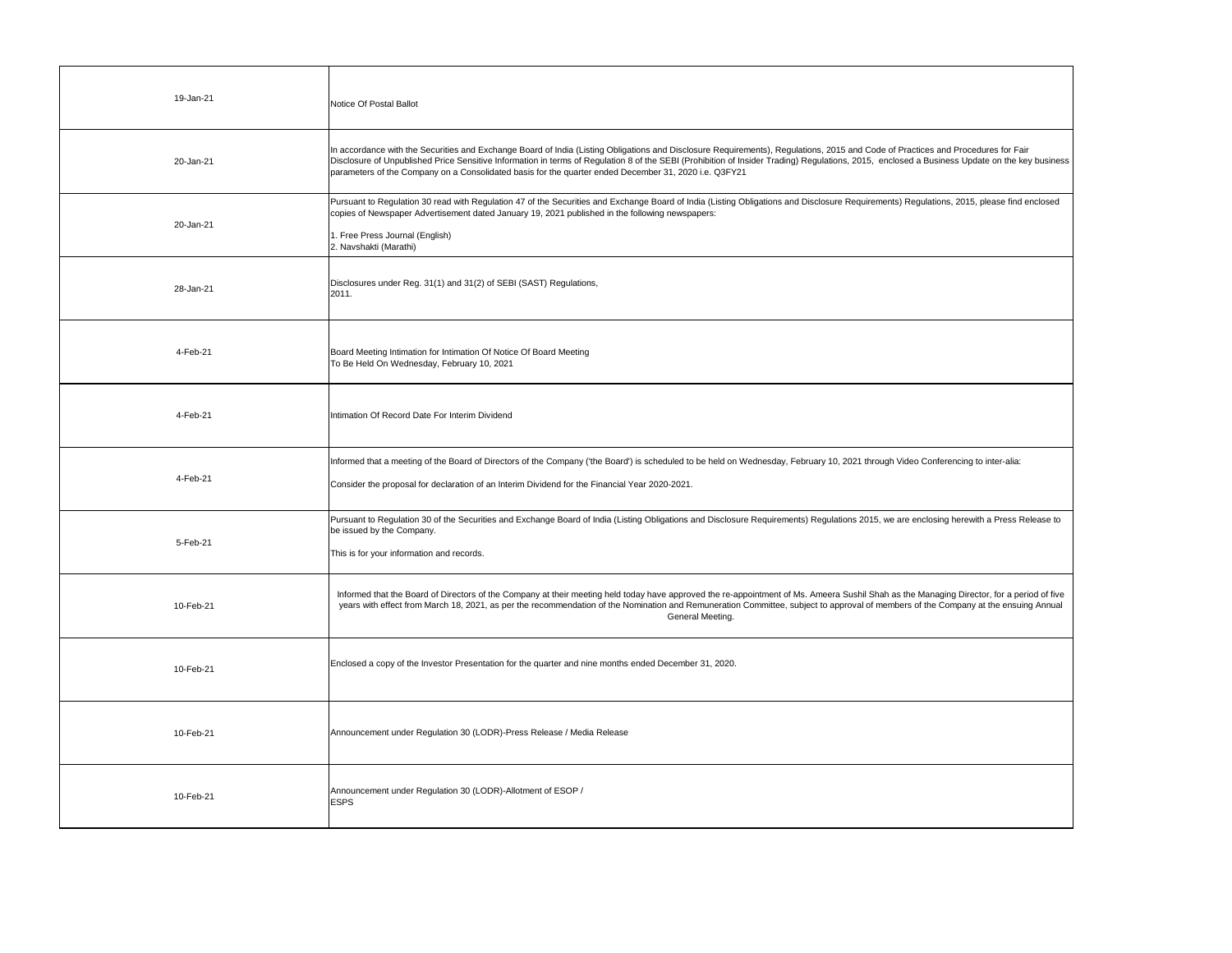| 11-Feb-21 | Informed that the Board of Directors of the Company on February 10, 2021 approved the Unaudited Standalone and Consolidated Financial Statements of the Company for the quarter and<br>nine months ended December 31, 2020.                                                                                                                                                                                                                                                                                                                                                                                                                                        |
|-----------|--------------------------------------------------------------------------------------------------------------------------------------------------------------------------------------------------------------------------------------------------------------------------------------------------------------------------------------------------------------------------------------------------------------------------------------------------------------------------------------------------------------------------------------------------------------------------------------------------------------------------------------------------------------------|
|           | In this regard and pursuant to the provisions of Regulation 47 of the SEBI (Listing Obligations and Disclosure Requirements) Regulations, 2015, we herein enclose the copy of the Newspaper<br>Advertisement dated February 10, 2021 published in the following newspapers:                                                                                                                                                                                                                                                                                                                                                                                        |
| 17-Feb-21 | Informed that with reference to the Postal Ballot Notice dated January 19, 2021 issued pursuant to Section 110 of the Companies Act, 2013 for seeking approval of the members of the<br>Company by means of Postal Ballot including voting by electronic means for exercising their votes in respect of such resolutions as set out in the said Postal Ballot Notice.<br>In this regard, for the sake of clarity in the language in Point 20 (a) of Item No. 2 of the Explanatory Statement, please find enclosed a Corrigendum to the Postal Ballot Notice published in the<br>following newspapers:<br>1. Free Press Journal (English)<br>2. Navshakti (Marathi) |
| 20-Feb-21 | momboro or are oompany by requione<br>February 18, 2021, being the last date for remote E-voting:<br>1. Approval for increase in limit to provide loan, guarantee or security in respect of loan to any person or<br>Body Corporate or to make investment in any other Body Corporate.<br>2. To issue, offer and allot equity shares on a Preferential Basis.<br>In this regard, we herein submit the details of the Voting results as 'Annexure A' and the Scrutinizer's report dated February 19, 2021 received by the Company on February 20, 2021 as<br>'Annexure B' for the Postal Ballot process conducted by the Company.                                   |
|           | Metropolis Healthcare Ltd has informed BSE regarding the details of Voting results of Postal Ballot, under Regulation 44(3) of SEBI (LODR) Regulations, 2015.                                                                                                                                                                                                                                                                                                                                                                                                                                                                                                      |
| 22-Feb-21 |                                                                                                                                                                                                                                                                                                                                                                                                                                                                                                                                                                                                                                                                    |
|           | The Exchange has received the disclosure under Regulation 29(1) of SEBI (Substantial Acquisition of Shares & Takeovers) Regulations, 2011 for Sushil Shah Family Trust & PACs                                                                                                                                                                                                                                                                                                                                                                                                                                                                                      |
| 4-Mar-21  |                                                                                                                                                                                                                                                                                                                                                                                                                                                                                                                                                                                                                                                                    |
|           | The Exchange has received the disclosure under Regulation 29(2) of SEBI (Substantial Acquisition of Shares & Takeovers) Regulations, 2011 for Veer Singh & PAC                                                                                                                                                                                                                                                                                                                                                                                                                                                                                                     |
| 4-Mar-21  |                                                                                                                                                                                                                                                                                                                                                                                                                                                                                                                                                                                                                                                                    |
|           | The Exchange has received the disclosure under Regulation 29(2) of SEBI (Substantial Acquisition of Shares & Takeovers) Regulations, 2011 for Duru Shah Family Trust                                                                                                                                                                                                                                                                                                                                                                                                                                                                                               |
| 4-Mar-21  |                                                                                                                                                                                                                                                                                                                                                                                                                                                                                                                                                                                                                                                                    |
|           | The Exchange has received the disclosure under Regulation 29(1) of SEBI (Substantial Acquisition of Shares & Takeovers) Regulations, 2011 for Duru Shah Family Trust & PACs                                                                                                                                                                                                                                                                                                                                                                                                                                                                                        |
| 5-Mar-21  |                                                                                                                                                                                                                                                                                                                                                                                                                                                                                                                                                                                                                                                                    |
|           | The Exchange has received Disclosure under Regulation 31(1) and 31(2) of SEBI (Substantial Acquisition of Shares & Takeovers) Regulations, 2011on March 09, 2021 for Metz Advisory LLP                                                                                                                                                                                                                                                                                                                                                                                                                                                                             |
| 9-Mar-21  |                                                                                                                                                                                                                                                                                                                                                                                                                                                                                                                                                                                                                                                                    |
|           | Announcement under Regulation 30 (LODR)-Press Release / Media Release                                                                                                                                                                                                                                                                                                                                                                                                                                                                                                                                                                                              |
| 30-Mar-21 |                                                                                                                                                                                                                                                                                                                                                                                                                                                                                                                                                                                                                                                                    |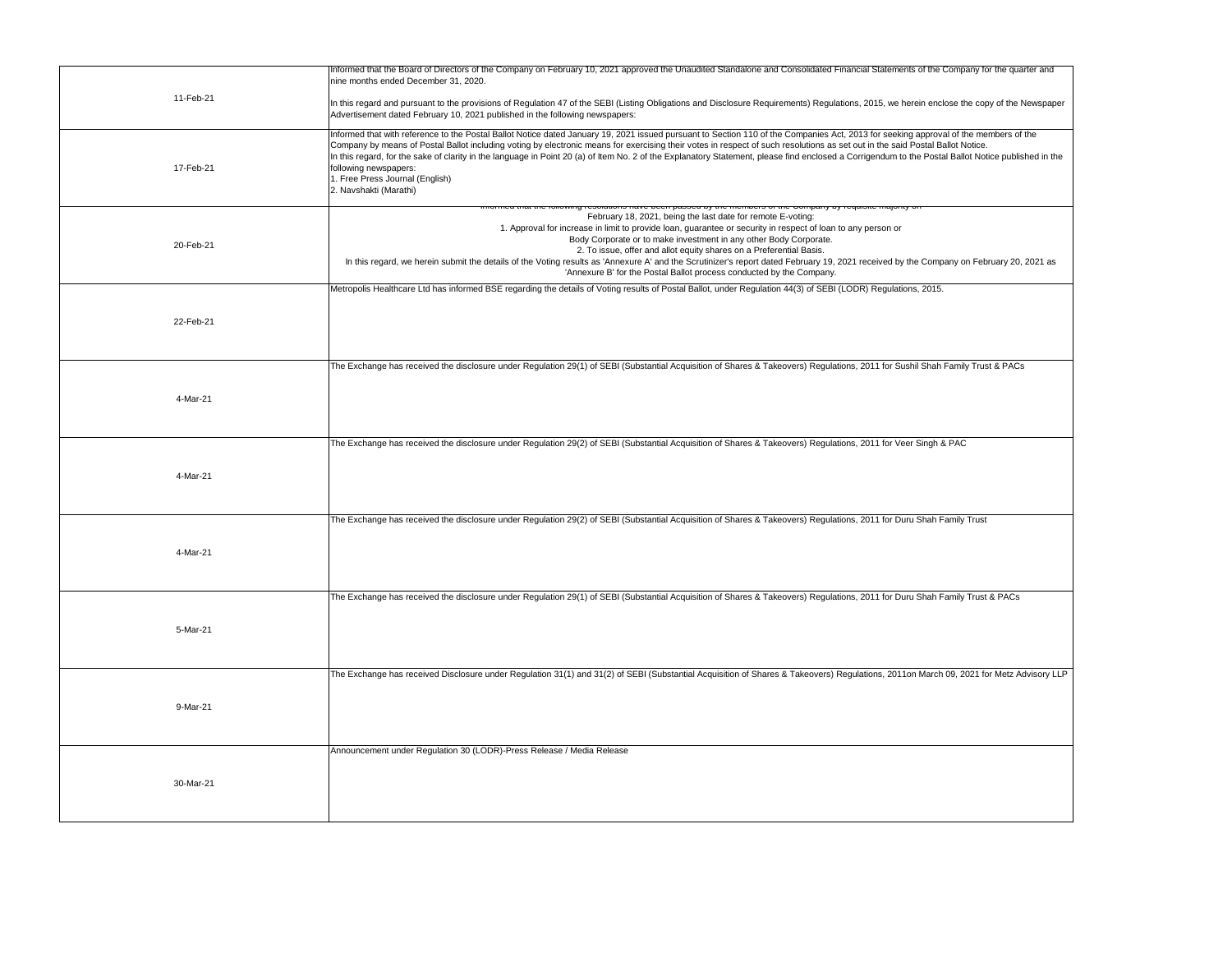|           | Announcement Under Regulation 30 Of SEBI (LODR) : Quarterly Business Update Q4FY21                                                                                                                                                                                                           |
|-----------|----------------------------------------------------------------------------------------------------------------------------------------------------------------------------------------------------------------------------------------------------------------------------------------------|
|           |                                                                                                                                                                                                                                                                                              |
| 9-Apr-21  |                                                                                                                                                                                                                                                                                              |
|           |                                                                                                                                                                                                                                                                                              |
|           |                                                                                                                                                                                                                                                                                              |
|           | Compliance Certificate Under Regulation 7 (3) Of SEBI (Listing Obligations And Disclosure Requirements) Regulations, 2015 For The Half-Year Ended March 31, 2021                                                                                                                             |
|           |                                                                                                                                                                                                                                                                                              |
| 10-Apr-21 |                                                                                                                                                                                                                                                                                              |
|           |                                                                                                                                                                                                                                                                                              |
|           |                                                                                                                                                                                                                                                                                              |
|           | Statement Of Investor Complaints For The Quarter Ended March 2021                                                                                                                                                                                                                            |
|           |                                                                                                                                                                                                                                                                                              |
| 10-Apr-21 |                                                                                                                                                                                                                                                                                              |
|           |                                                                                                                                                                                                                                                                                              |
|           |                                                                                                                                                                                                                                                                                              |
|           | Compliance Certificate Pursuant To Regulation 40 (9) Of SEBI (Listing Obligations And Disclosure Requirements) Regulations, 2015                                                                                                                                                             |
|           |                                                                                                                                                                                                                                                                                              |
| 12-Apr-21 |                                                                                                                                                                                                                                                                                              |
|           |                                                                                                                                                                                                                                                                                              |
|           | In continuation to our earlier intimation having reference no. MHL/Sec & Legal/2020-21/161 dated January 17, 2021 pursuant to Regulation 30 of the Securities and Exchange Board of India                                                                                                    |
|           | (Listing Obligations and Disclosure Requirements) Regulations, 2015, wherein we had informed that the indicative time period for the completion of acquisition of Dr. Ganesan's Hitech                                                                                                       |
| 15-Apr-21 | Diagnostic Centre Private Limited ('Hitech') would be three months (3 months) from January 17, 2021.                                                                                                                                                                                         |
|           | With regard to same, we wish to inform you that due to the current situation of COVID-19 pandemic and as mutually agreed between both the parties, the aforementioned acquisition would be                                                                                                   |
|           | closed and completed within next 45 days.                                                                                                                                                                                                                                                    |
|           | Metropolis Healthcare Ltd has submitted to BSE the Shareholding Pattern for the Period Ended March 31, 2021.                                                                                                                                                                                 |
|           |                                                                                                                                                                                                                                                                                              |
| 20-Apr-21 |                                                                                                                                                                                                                                                                                              |
|           |                                                                                                                                                                                                                                                                                              |
|           |                                                                                                                                                                                                                                                                                              |
|           | With reference to the SEBI Circular SEBI/HO/DDHS/CIR/P/2018/144 dated 26th November,                                                                                                                                                                                                         |
|           | 2018 in respect of fund raising by issuance of Debt Securities by Large Entity and disclosures and<br>compliances thereof by such Large Corporate (LC). In this connection, we hereby submit that Metropolis Healthcare Limited does not fall under the Large Corporate (LC) category as per |
| 28-Apr-21 | framework provided in the aforesaid Circular.                                                                                                                                                                                                                                                |
|           |                                                                                                                                                                                                                                                                                              |
|           |                                                                                                                                                                                                                                                                                              |
|           | Metropolis Healthcare Ltdhas informed BSE that the meeting of the Board of Directors of the Company is scheduled on 27/05/2021 ,inter alia, to consider and approve the Audited Standalone<br>& Consolidated Financial Results of the Company for the year ended March 31, 2021.             |
|           |                                                                                                                                                                                                                                                                                              |
| 21-May-21 |                                                                                                                                                                                                                                                                                              |
|           |                                                                                                                                                                                                                                                                                              |
|           | Outcome of Board Meeting dated May 27, 2021                                                                                                                                                                                                                                                  |
|           |                                                                                                                                                                                                                                                                                              |
| 27-May-21 |                                                                                                                                                                                                                                                                                              |
|           |                                                                                                                                                                                                                                                                                              |
|           |                                                                                                                                                                                                                                                                                              |
|           | The Board approved the appointment of Mr. Hemant Sachdev as an Additional Non-Executive Non-Independent Director of the Company, who shall hold office till the date of the forthcoming                                                                                                      |
|           | Annual General Meeting and shall continue to hold office thereafter, subject to the approval of the                                                                                                                                                                                          |
| 27-May-21 |                                                                                                                                                                                                                                                                                              |
|           |                                                                                                                                                                                                                                                                                              |
|           |                                                                                                                                                                                                                                                                                              |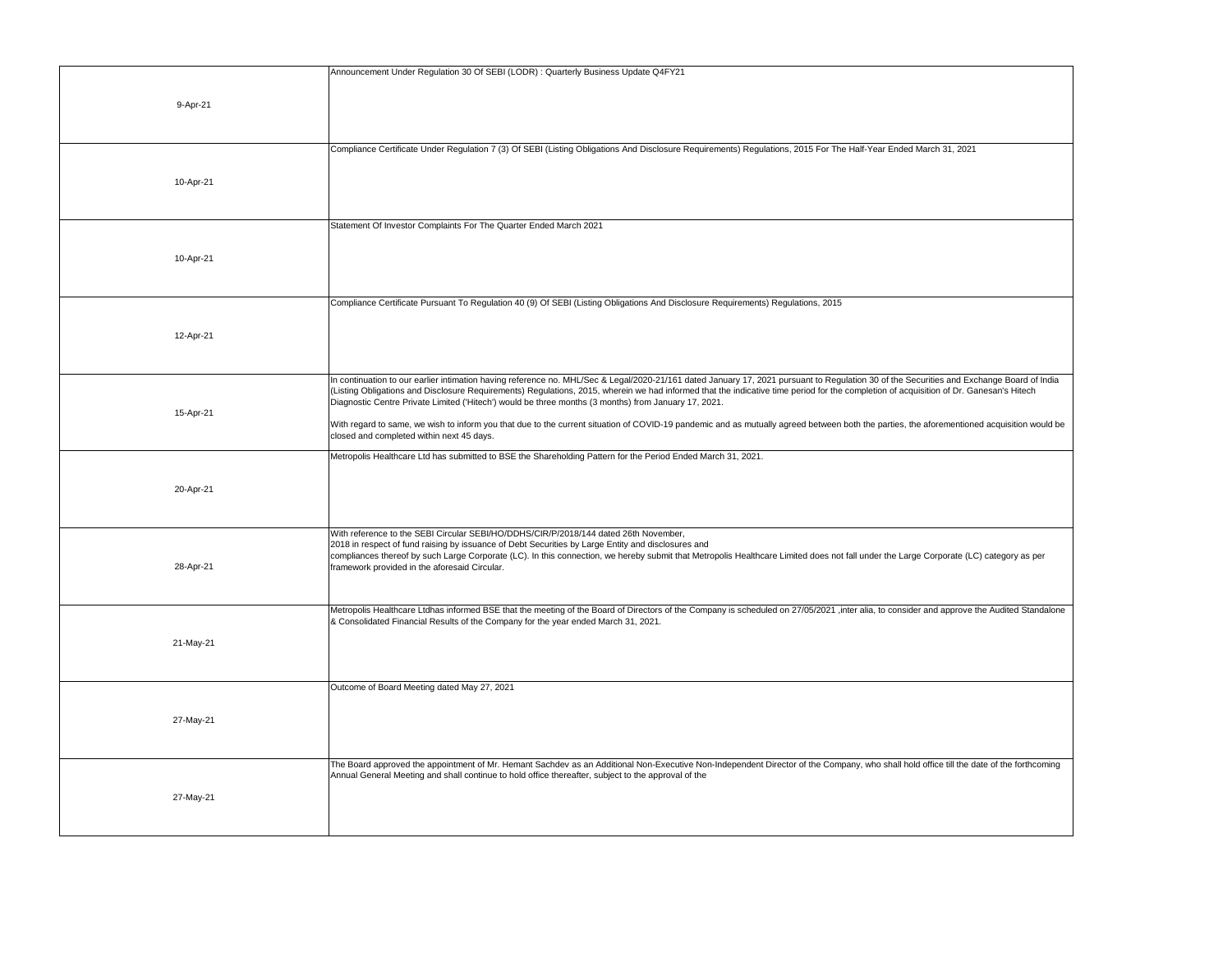| 27-May-21 | Board has accepted and took on record the resignation of Ms. Poonam Tanwani from the post of Company Secretary and Compliance Officer of the Company with effect from close of business<br>hours of May 31, 2021 and approved the appointment of Mr. Danish Allana, Associate Company Secretary (having membership no. A61517) as an Interim Compliance Officer of the Company<br>with effect from June 1, 2021.                                                                                                                                                                                                                                                                                                                                                                                                                                                                                                                                                                                                                                    |
|-----------|-----------------------------------------------------------------------------------------------------------------------------------------------------------------------------------------------------------------------------------------------------------------------------------------------------------------------------------------------------------------------------------------------------------------------------------------------------------------------------------------------------------------------------------------------------------------------------------------------------------------------------------------------------------------------------------------------------------------------------------------------------------------------------------------------------------------------------------------------------------------------------------------------------------------------------------------------------------------------------------------------------------------------------------------------------|
| 27-May-21 | Announcement under Regulation 30 (LODR)-Press Release / Media Release                                                                                                                                                                                                                                                                                                                                                                                                                                                                                                                                                                                                                                                                                                                                                                                                                                                                                                                                                                               |
| 27-May-21 | The Board has approved the re-constitution of the Risk Management Committee.                                                                                                                                                                                                                                                                                                                                                                                                                                                                                                                                                                                                                                                                                                                                                                                                                                                                                                                                                                        |
| 27-May-21 | The Nomination and Remuneration Committee at its meeting held today has approved :<br>a. the allotment of 12,100 equity shares of Face Value Rs. 2 each of the Company to the eligible employees;<br>b. the grant of 2,000 RSU"s to the eligible employees of the Company                                                                                                                                                                                                                                                                                                                                                                                                                                                                                                                                                                                                                                                                                                                                                                           |
| 28-May-21 | This is to inform you that the Board of Directors of the Company on May 27, 2021 approved the Audited Standalone and Consolidated Financial Statements of the Company for the quarter and<br>year ended March 31, 2021.<br>In this regard and pursuant to the provisions of Regulation 47 of the SEBI (Listing Obligations and Disclosure Requirements) Regulations, 2015, we herein enclose the copy of the Newspaper<br>Advertisement dated May 27, 2021 published in the following newspapers:<br>I. Free Press Journal (English)<br>2. Navshakti (Marathi)                                                                                                                                                                                                                                                                                                                                                                                                                                                                                      |
| 29-May-21 | In continuation to our earlier intimation having reference no. MHL/Sec & Legal/2021-22/5 dated 14.04.2021 pursuant to Regulation 30 of the SEBI(LODR) Regulations, 2015, wherein we had<br>informed that due to the COVID19 pandemic and as mutually agreed between both the parties, the acquisition of Dr. Ganesan's Hitech Diagnostic Centre Private Limited ('Hitech') along with its<br>subsidiary Centralab Healthcare Services Private Limited would be closed and completed by the Company within 45 days from April 14, 2021.<br>We wish to inform the Exchanges that the family of the selling shareholders i.e. promoters and shareholders of Hitech are in poor health due to COVID complications, since a month coupled<br>with the lockdown imposed in Chennai, due to which the completion of the aforementioned acquisition has got delayed. The Company is making its best efforts to close the transaction and<br>wherever required, it will seek necessary approval of the authorities and will update the Exchanges on the same |
| 24-Jun-21 | Submission Of Related Party Transactions On A Consolidated Basis.                                                                                                                                                                                                                                                                                                                                                                                                                                                                                                                                                                                                                                                                                                                                                                                                                                                                                                                                                                                   |
| 28-Jun-21 | Annual Secretarial Compliance Report of the Company for the financial year ended March 31, 2021                                                                                                                                                                                                                                                                                                                                                                                                                                                                                                                                                                                                                                                                                                                                                                                                                                                                                                                                                     |
| 30-Jun-21 | <b>Closure of Trading Window</b>                                                                                                                                                                                                                                                                                                                                                                                                                                                                                                                                                                                                                                                                                                                                                                                                                                                                                                                                                                                                                    |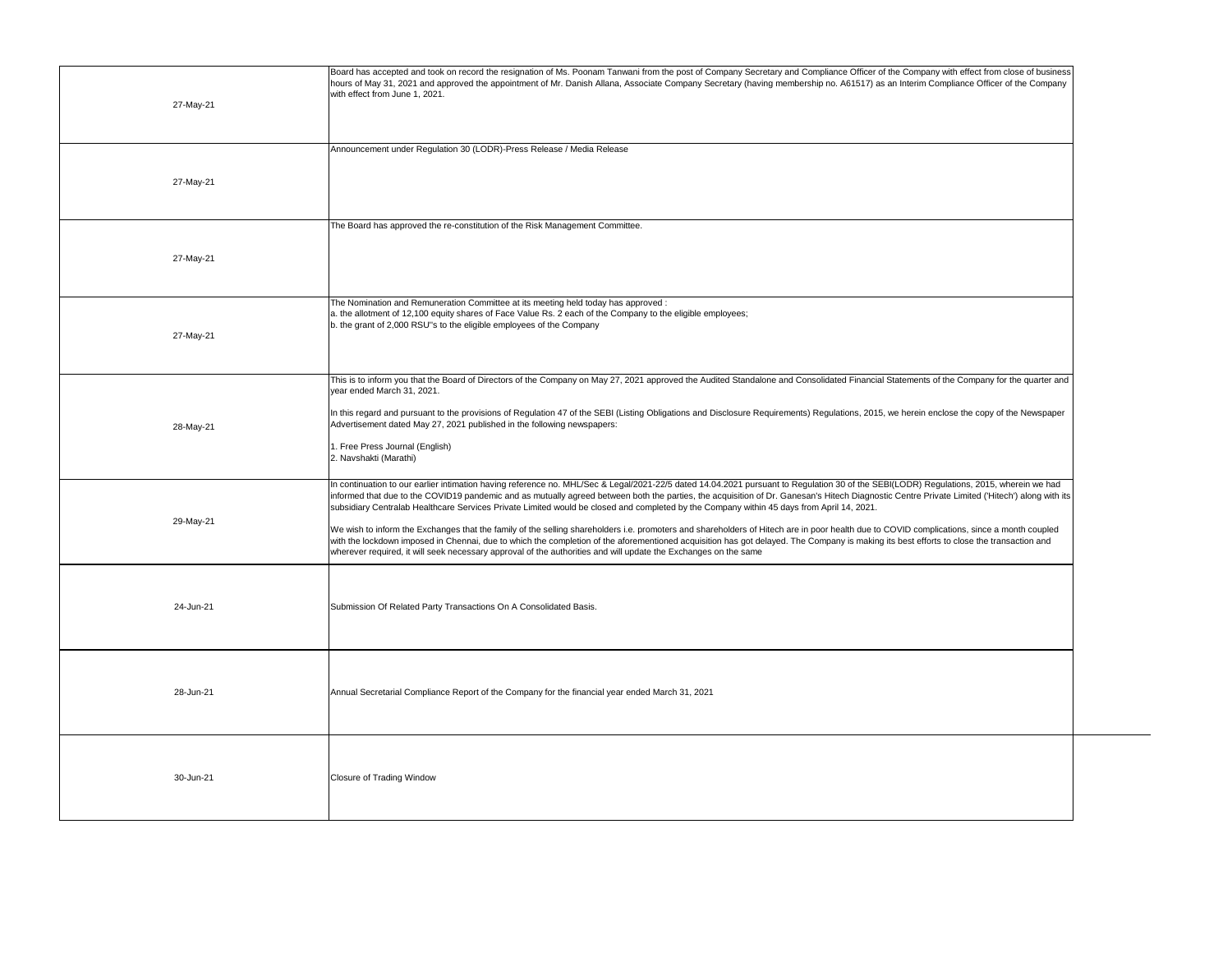| 5-Jul-21  | Announcement Under Regulation 30 Of SEBI (LODR) - Intimation Of Date Of AGM                                |  |
|-----------|------------------------------------------------------------------------------------------------------------|--|
| 8-Jul-21  | Announcement under Regulation 30 (LODR)-Allotment of ESOP / ESPS                                           |  |
| 10-Jul-21 | Announcement Under Regulation 30 Of SEBI (LODR) - Updates On Acquisition                                   |  |
| 14-Jul-21 | Statement Of Investor Complaints For The Quarter Ended June 2021                                           |  |
| 15-Jul-21 | Compliances-Certificate under Reg. 74 (5) of SEBI (DP) Regulations, 2018                                   |  |
| 18-Jul-21 | Notice Convening 21St AGM Of The Company                                                                   |  |
| 19-Jul-21 | Metropolis Healthcare Ltd has submitted to BSE the Shareholding Pattern for the Period Ended June 30, 2021 |  |
| 31-Jul-21 | Board Meeting Intimation for Intimation Of Board Meeting Scheduled To Be Held On Friday, August 6, 2021    |  |
| 6-Aug-21  | Outcome of the Board meeting held on August 06, 2021                                                       |  |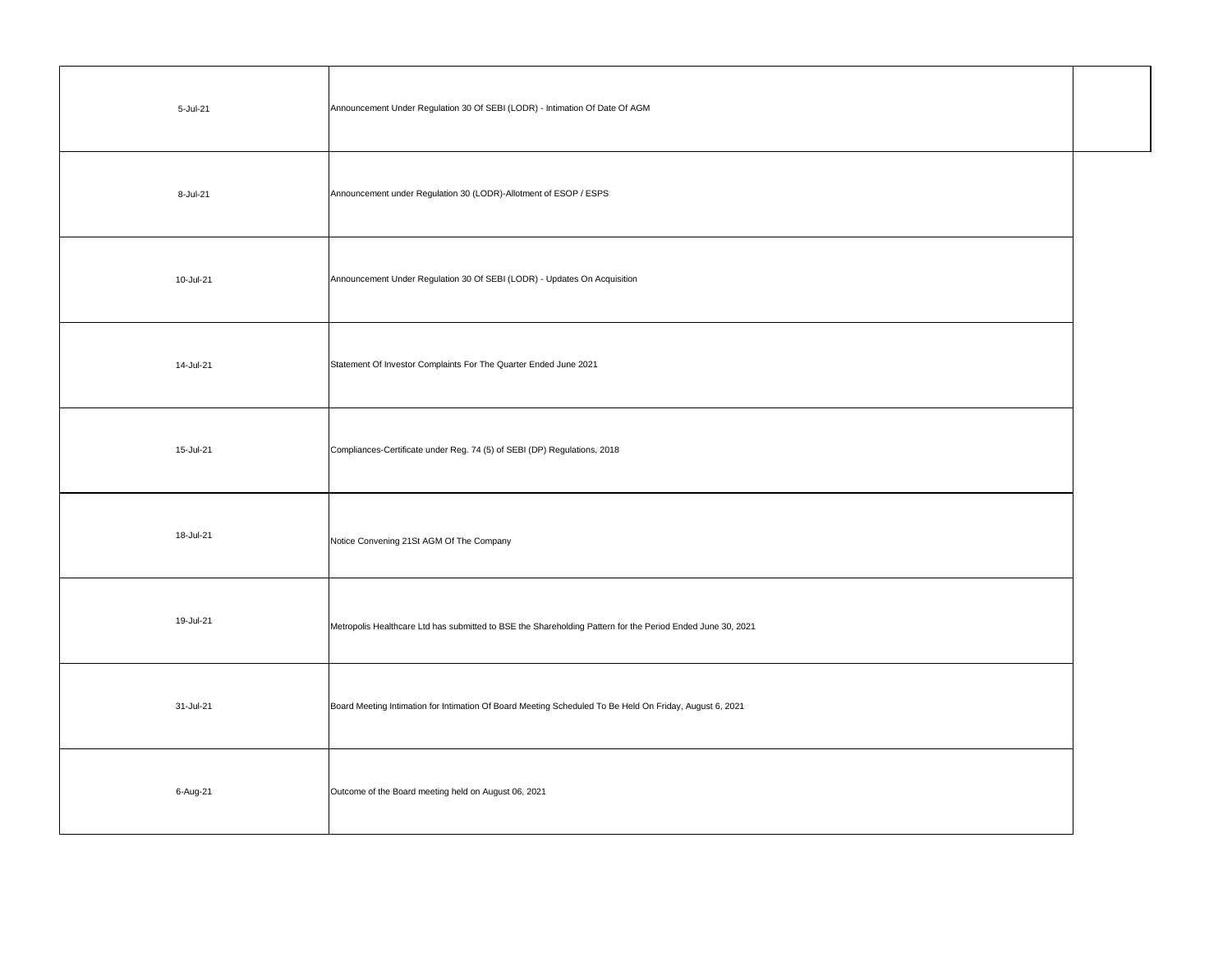| 6-Aug-21  | Financial Results For The Quarter Ended June 30, 2021                                                                                                                                                                                                                                                                                                                                                                                                                                                                                                                                                                                                                                                                                                 |
|-----------|-------------------------------------------------------------------------------------------------------------------------------------------------------------------------------------------------------------------------------------------------------------------------------------------------------------------------------------------------------------------------------------------------------------------------------------------------------------------------------------------------------------------------------------------------------------------------------------------------------------------------------------------------------------------------------------------------------------------------------------------------------|
| 6-Aug-21  | The Board of Directors approved the appointment of Ms. Simmi Singh Bisht having Membership Number ACS 23360 as the<br>Company Secretary and Compliance Officer of the Company (designated as Head - Legal and Secretarial) with effect from August 6, 2021 and took note of the cessation of Mr. Danish Allana<br>as the Interim Compliance Officer of the Company with effect from August 6, 2021                                                                                                                                                                                                                                                                                                                                                    |
| 6-Aug-21  | The Board of Directors approved the Scheme of merger by absorption of Bokil Golwilkar Metropolis Healthcare Private Limited and Desai Metropolis Health Services Private Limited and Dr.<br>Patel Metropolis Healthcare Private Limited and Lab<br>One Metropolis Healthcare Services Private Limited and Micron Metropolis Healthcare Private Limited and R.V. Metropolis Diagnostic & Health Care Center Private Limited and Raj Metropolis<br>Healthcare Private Limited<br>and Sudharma Metropolis Health Services Private Limited ('Transferor Companies') with the Company and<br>their respective Shareholders ('Scheme') under the provisions of sections 230 to 232 of the Companies Act,<br>2013 subject to requisite consents / approvals. |
| 6-Aug-21  | Announcement under Regulation 30 (LODR)-Allotment of ESOP / ESPS                                                                                                                                                                                                                                                                                                                                                                                                                                                                                                                                                                                                                                                                                      |
| 6-Aug-21  | Announcement under Regulation 30 (LODR)-Press Release / Media Release                                                                                                                                                                                                                                                                                                                                                                                                                                                                                                                                                                                                                                                                                 |
| 11-Aug-21 | Announcement under Regulation 30 (LODR)-                                                                                                                                                                                                                                                                                                                                                                                                                                                                                                                                                                                                                                                                                                              |
| 12-Aug-21 | Enclosed herewith are the voting results and the scrutinizer"s report for the resolutions passed at the 21st Annual General Meeting of the Company held on August 11, 2021                                                                                                                                                                                                                                                                                                                                                                                                                                                                                                                                                                            |
| 12-Aug-21 | Disclosure of Voting results of AGM (Regulation 44(3) of SEBI (LODR) Regulations, 2015)                                                                                                                                                                                                                                                                                                                                                                                                                                                                                                                                                                                                                                                               |
| 30-Sep-21 | Informed that, the Trading window for dealing in securities of the Company by the Designated Persons of the Company and / or their immediate relatives will be closed with effect from October<br>1, 2021 and shall remain closed up to 48 (Forty Eight) hours after the declaration of the Financial Results of the Company for the quarter and half year ended September 30, 2021.                                                                                                                                                                                                                                                                                                                                                                  |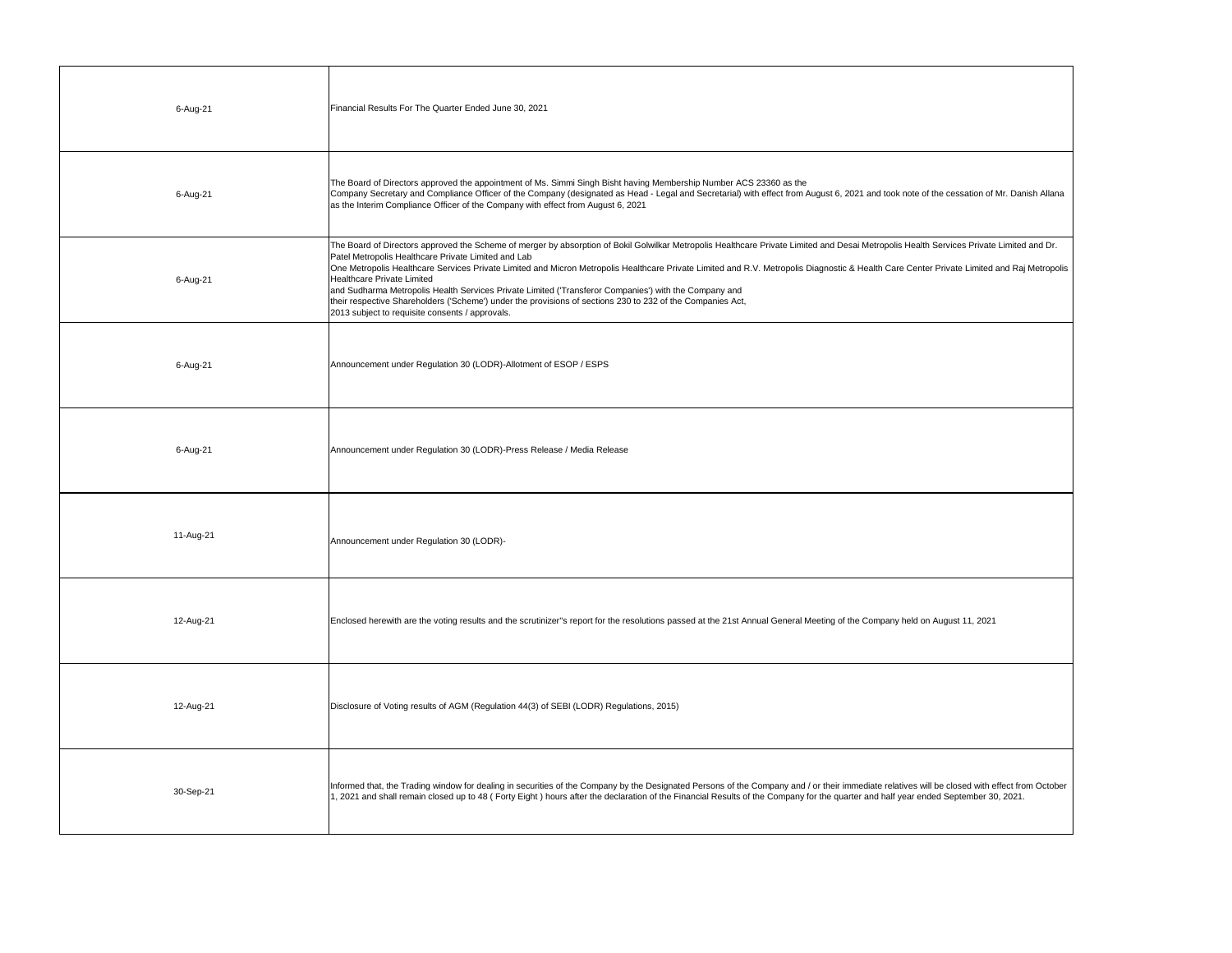| 11-Oct-21 | Announcement under Regulation 30 (LODR)-Allotment of ESOP / ESPS                                                                                                                                                                                                                                                                                                                                                                                                                                                              |
|-----------|-------------------------------------------------------------------------------------------------------------------------------------------------------------------------------------------------------------------------------------------------------------------------------------------------------------------------------------------------------------------------------------------------------------------------------------------------------------------------------------------------------------------------------|
| 12-Oct-21 | Submitted<br>Statement Of Investor Complaints For The Quarter Ended September 2021                                                                                                                                                                                                                                                                                                                                                                                                                                            |
| 14-Oct-21 | Submitted<br>Compliances-Certificate under Reg. 74 (5) of SEBI (DP) Regulations, 2018                                                                                                                                                                                                                                                                                                                                                                                                                                         |
| 15-Oct-21 | Outcome of the Board meeting held on October 15, 2021                                                                                                                                                                                                                                                                                                                                                                                                                                                                         |
| 18-Oct-21 | Metropolis Healthcare Ltd has submitted to BSE the Shareholding Pattern for the Period Ended September 30, 2021.                                                                                                                                                                                                                                                                                                                                                                                                              |
| 20-Oct-21 | Announcement under Regulation 30 (LODR)-Credit Rating                                                                                                                                                                                                                                                                                                                                                                                                                                                                         |
| 22-Oct-21 | Informed you that Metropolis Healthcare Limited ('the Company') has completed the acquisition of 100% stake of Dr. Ganesan's Hitech Diagnostic Centre Private Limited ('Hitech') along with its<br>subsidiary Centralab Healthcare Services Private Limited ('Centralab') on October 22, 2021 for a cash consideration of Rs.636 Crores (Six Hundred and Thirty-Six Crores Only) as per the<br>terms and conditions of the Share Purchase Agreement including amendments thereof entered between the Company and the sellers. |
| 22-Oct-21 | Announcement under Regulation 30 (LODR)-Press Release / Media Release                                                                                                                                                                                                                                                                                                                                                                                                                                                         |
| 2-Nov-21  | Board Meeting Intimation for Quarterly Results For The Quarter Ended September 30, 2021                                                                                                                                                                                                                                                                                                                                                                                                                                       |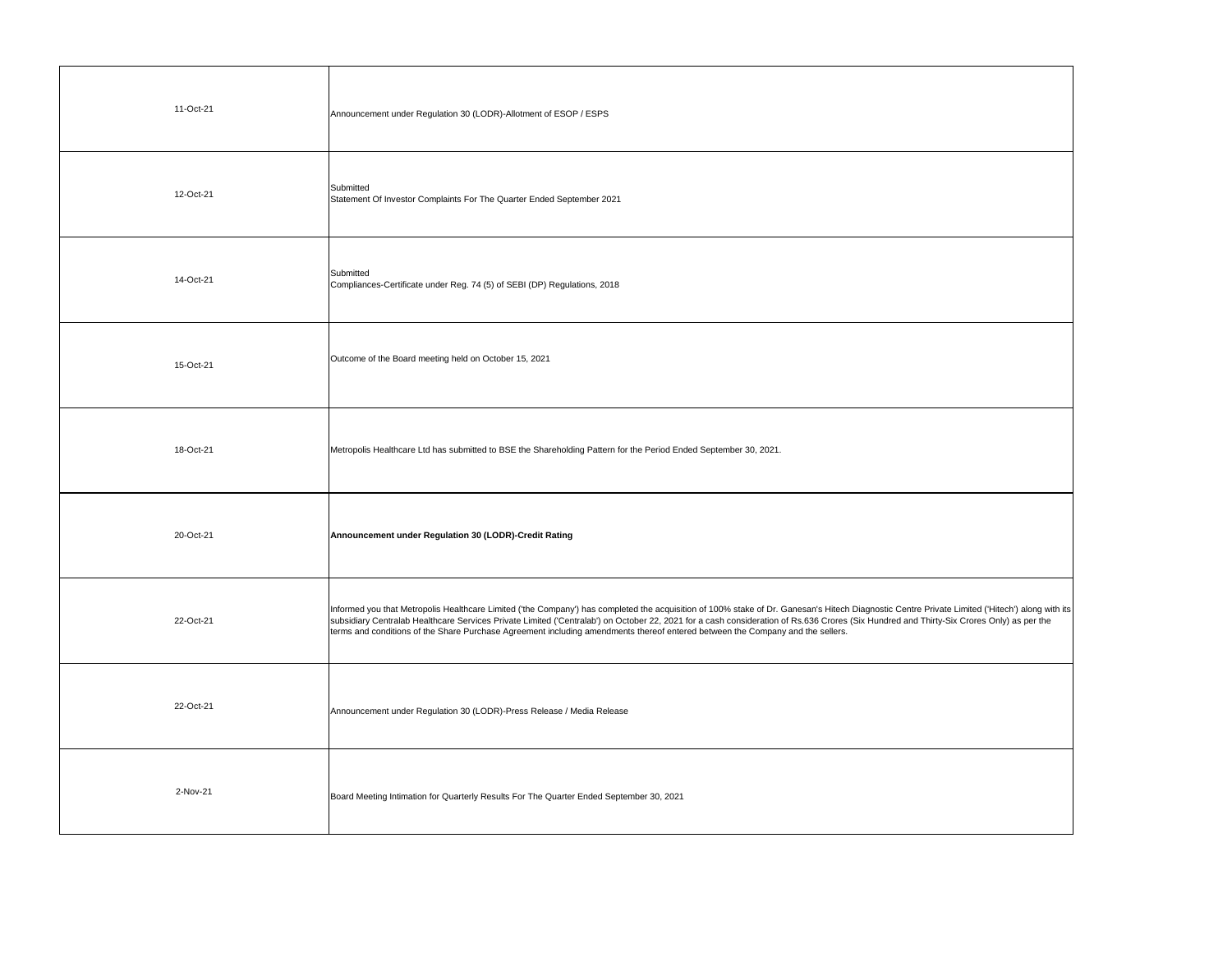| 9-Nov-21  | Disclosures under Reg. 31(1) and 31(2) of SEBI (SAST) Regulations, 2011.                            |
|-----------|-----------------------------------------------------------------------------------------------------|
| 10-Nov-21 | Board Meeting Outcome for Outcome Of The Board Meeting Held On November 10, 2021                    |
| 10-Nov-21 | Announcement under Regulation 30 (LODR)-Investor Presentation                                       |
| 10-Nov-21 | Announcement under Regulation 30 (LODR)-Press Release / Media Release                               |
| 10-Nov-21 | Grant Of Rsus Pursuant To The Metropolis - Restrictive Stock Unit Plan - 2020 (MHL - RSU Plan 2020) |
| 11-Nov-21 | Announcement under Regulation 30 (LODR)-Newspaper Publication                                       |
| 17-Nov-21 | Disclosures under Reg. 29(2) of SEBI (SAST) Regulations, 2011                                       |
| 18-Nov-21 | Disclosures under Reg. 29(1) of SEBI (SAST) Regulations, 2011                                       |
| 19-Nov-21 | Announcement under Regulation 30 (LODR)-Earnings Call Transcript                                    |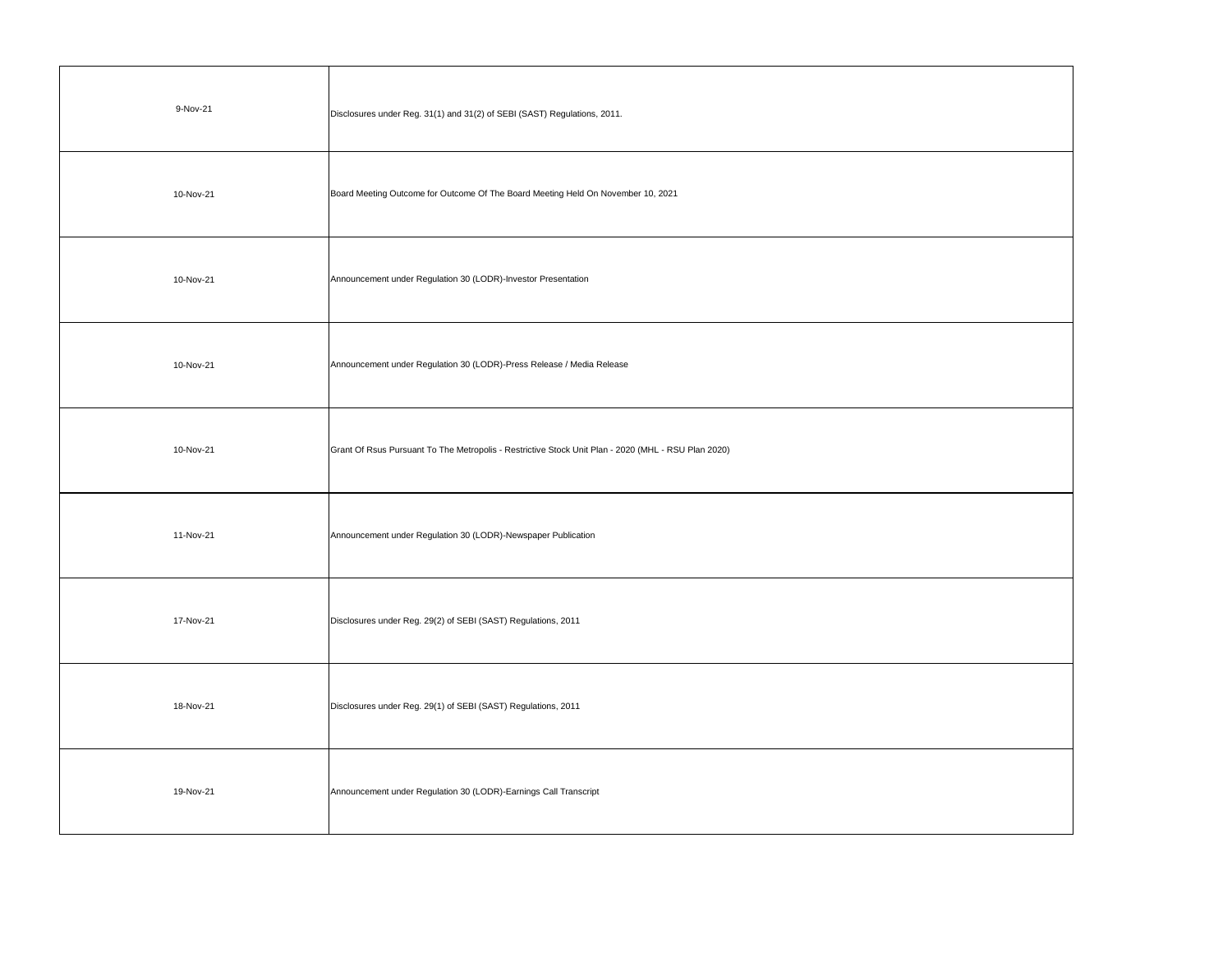| 23-Nov-21 | The Exchange has received the revised disclosure under Regulation 29(1) of SEBI (Substantial Acquisition of Shares & Takeovers) Regulations, 2011 for Grandeur Peak Global Advisors, LLC |
|-----------|------------------------------------------------------------------------------------------------------------------------------------------------------------------------------------------|
| 29-Nov-21 | Disclosures under Reg. 29(1) of SEBI (SAST) Regulations, 2011                                                                                                                            |
| 30-Nov-21 | The Exchange has received the disclosure under Regulation 29(2) of SEBI (Substantial Acquisition of Shares & Takeovers) Regulations, 2011 for SMALLCAP World Fund, Inc.                  |
| 2-Dec-21  | The Exchange has received the revised disclosure under Regulation 29(2) of SEBI (Substantial Acquisition of Shares & Takeovers) Regulations, 2011 for SMALLCAP World Fund, Inc           |
| 31-Dec-21 | <b>Closure of Trading Window</b>                                                                                                                                                         |
| 5-Jan-22  | Announcement under Regulation 30 (LODR)-Allotment of ESOP / ESPS                                                                                                                         |
| 12-Jan-22 | Shareholding for the Period Ended December 31, 2021                                                                                                                                      |
| 12-Jan-22 | Statement Of Investor Complaints For The Quarter Ended December 2021                                                                                                                     |
| 13-Jan-22 | Compliances-Certificate under Reg. 74 (5) of SEBI (DP) Regulations, 2018                                                                                                                 |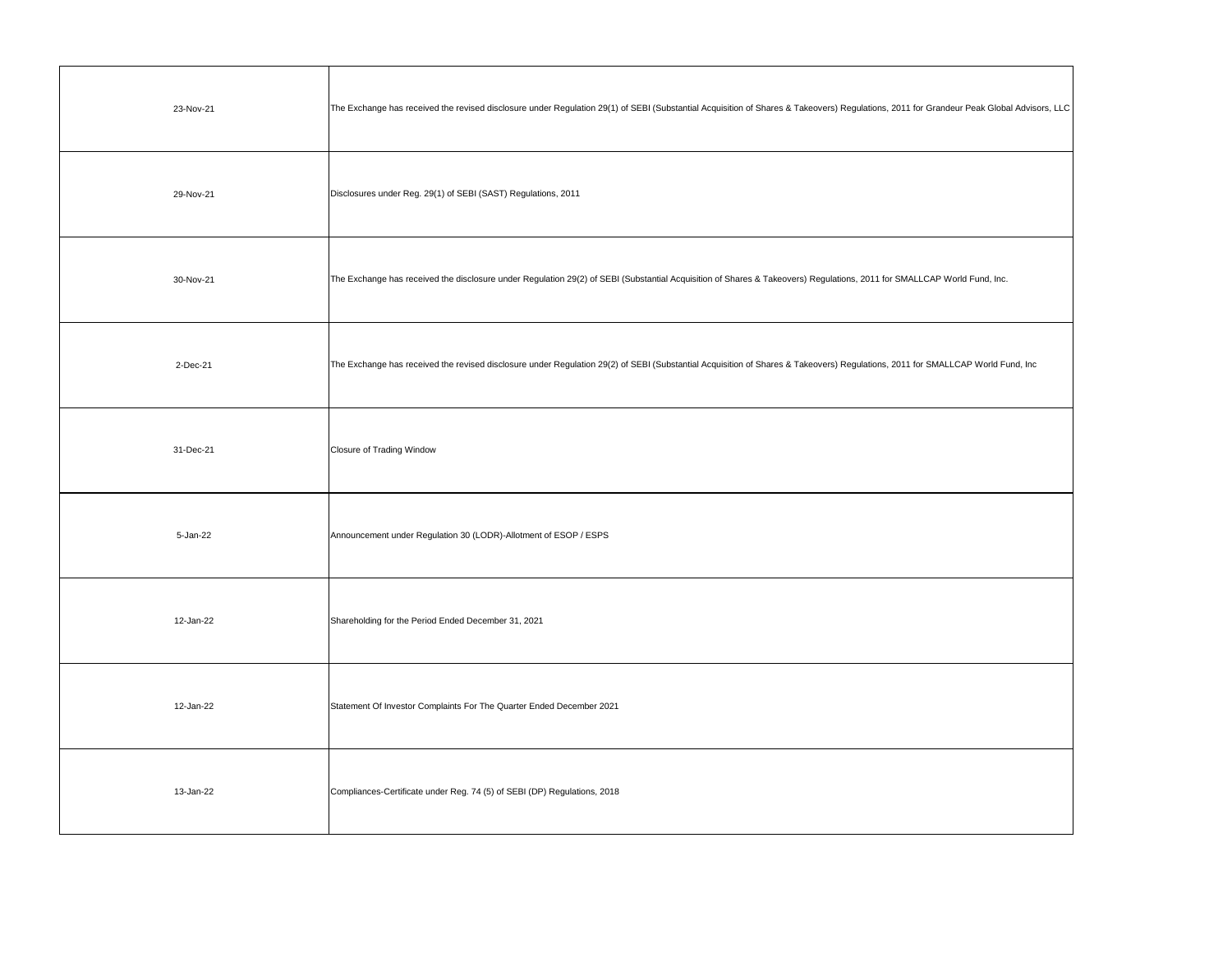| 3-Feb-22  | Intimation Of Record Date For Interim Dividend                                                                                                                                                                                                                                                                                                                                                                                                                                                                                                                                                                                                                                                                                                                                    |
|-----------|-----------------------------------------------------------------------------------------------------------------------------------------------------------------------------------------------------------------------------------------------------------------------------------------------------------------------------------------------------------------------------------------------------------------------------------------------------------------------------------------------------------------------------------------------------------------------------------------------------------------------------------------------------------------------------------------------------------------------------------------------------------------------------------|
| 3-Feb-22  | Board Meeting Intimation for Intimation Of Notice Of Board Meeting To Be Held On Friday, February 11, 2022                                                                                                                                                                                                                                                                                                                                                                                                                                                                                                                                                                                                                                                                        |
| 3-Feb-22  | Corporate Action-Board to consider Dividend                                                                                                                                                                                                                                                                                                                                                                                                                                                                                                                                                                                                                                                                                                                                       |
| 9-Feb-22  | Informed that pursuant to the approval of the Board of Directors through Circular Resolution passed on January 14, 2022, the Company has transferred on February 09, 2022, 100 (Hundred)<br>Equity Shares of Dr. Ganesan's Hitech Diagnostic Centre Private Limited ('Hitech') (Wholly owned subsidiary of the Company) to Amin's Pathology Laboratory Private Limited ('Amin's'), a<br>wholly-owned subsidiary of the Company, at a total consideration of Rs. 1,97,333/- (Rupees One Lakh Ninety-Seven Thousand Three Hundred and Thirty-Three Only). Accordingly, post<br>transfer of said Equity Shares of Hitech, the direct holding of the Company in Hitech stand at 99.99% and the balance stake will be held through Amin's, a wholly owned subsidiary of the<br>Company |
| 11-Feb-22 | Financial Results For The Quarter And Nine Months Ended December 31, 2021                                                                                                                                                                                                                                                                                                                                                                                                                                                                                                                                                                                                                                                                                                         |
| 11-Feb-22 | Corporate Action-Board approves Dividend                                                                                                                                                                                                                                                                                                                                                                                                                                                                                                                                                                                                                                                                                                                                          |
| 11-Feb-22 | Announcement under Regulation 30 (LODR)-Press Release / Media Release                                                                                                                                                                                                                                                                                                                                                                                                                                                                                                                                                                                                                                                                                                             |
| 11-Feb-22 | Announcement under Regulation 30 (LODR)-Investor Presentation                                                                                                                                                                                                                                                                                                                                                                                                                                                                                                                                                                                                                                                                                                                     |
| 11-Feb-22 | Grant Of Restrictive Stock Units ('RSU'S') Under Metropolis - Restrictive Stock Unit Plan, 2020 ('MHL-RSU Plan, 2020')                                                                                                                                                                                                                                                                                                                                                                                                                                                                                                                                                                                                                                                            |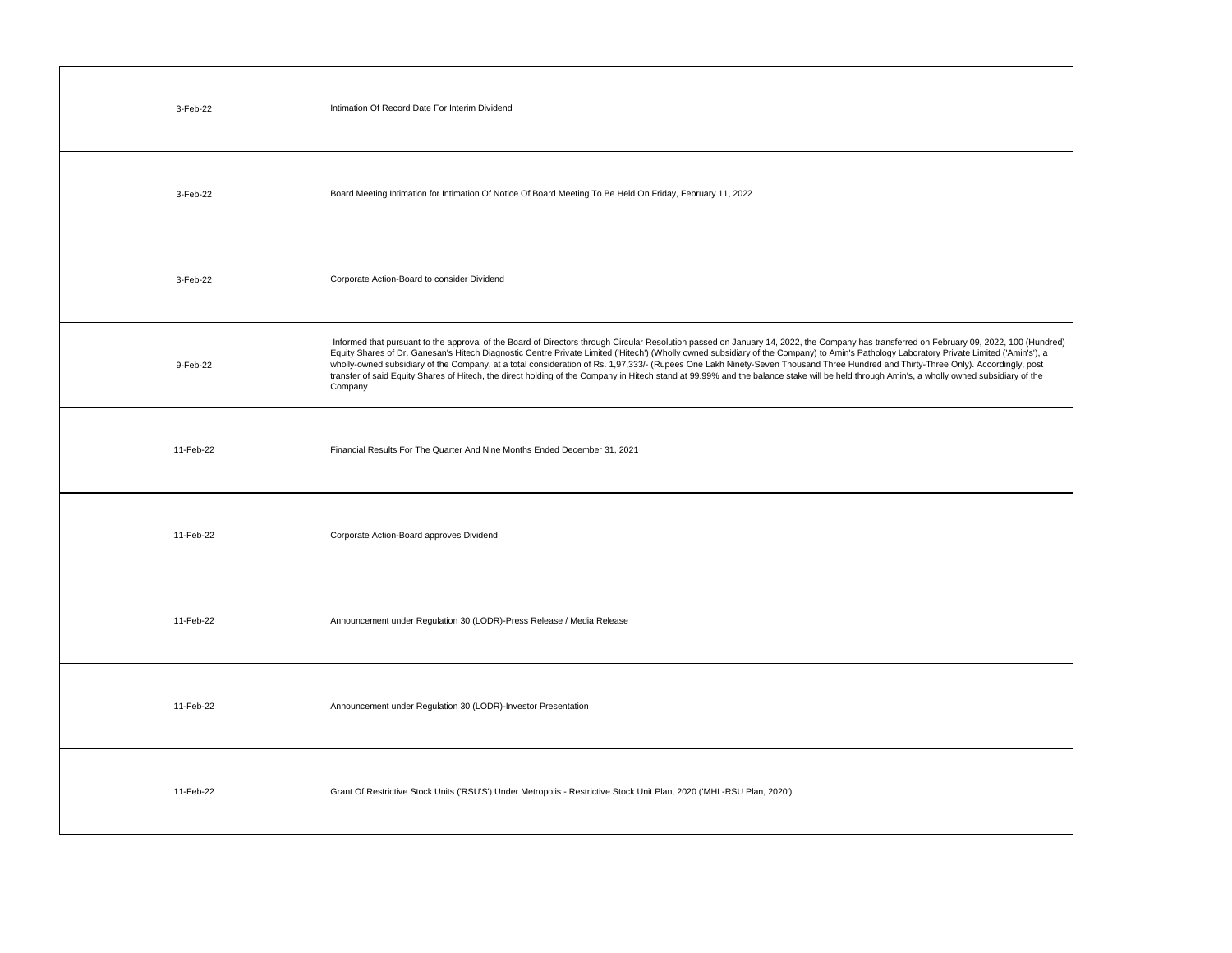| 12-Feb-22 | Corrigendum - Limited Review Report On The Unaudited Consolidated Financial Results Of The Company For The Quarter And Nine Months Ended December 31, 2021.            |
|-----------|------------------------------------------------------------------------------------------------------------------------------------------------------------------------|
| 12-Feb-22 | Submission of copy of Newspaper Advertisement dated February 12, 2022                                                                                                  |
| 22-Feb-22 | The Exchange has received the disclosure under Regulation 29(2) of SEBI (Substantial Acquisition of Shares & Takeovers) Regulations, 2011 for Dr. Sushil Kanubhai Shah |
| 24-Feb-22 | Transcripts of Earning Call for Q3FY2022                                                                                                                               |
|           |                                                                                                                                                                        |
|           |                                                                                                                                                                        |
|           |                                                                                                                                                                        |
|           |                                                                                                                                                                        |

Note: The Company meets Investors/ Analysts/ Participants from time to time. Please refer to the website of the Stock Exchanges for the intimation of the schedule of such meetings and related details, as applicable. For further updates and information, please refer to the website of the Stock Exchanges i.e. www.bseindia.com and / or www.nseindia.com.

**Disclaimer:**